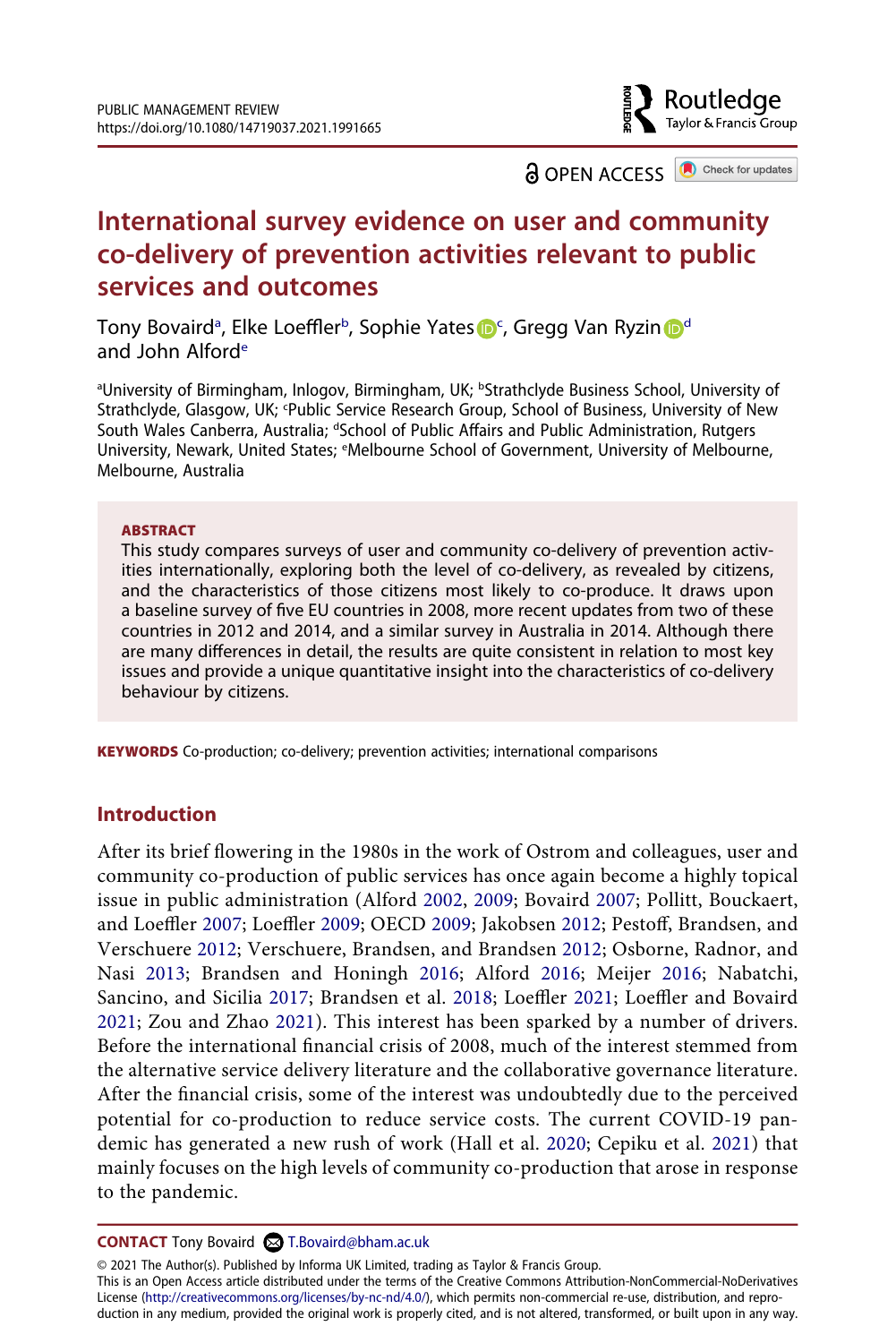Admittedly, this resurgence of interest is partly because of the broad and varying definitions of the concept of co-production. Co-production is a hybrid form of social organization, situated between public sector action, service user self-help and selforganizing communities. However, while some co-production is reciprocal (where each party gives and receives more or less symmetrically), in much co-production one side – usually the public service organization – plays a more dominant role in initiating the co-production process and/or performing the requisite work. Nevertheless, there are many examples where the co-production process is initiated and even led by service users and other community members. Strokosch and Osborne [\(2021](#page-21-6): 123), using the Public Service Logic framework, emphasize that citizens have a fundamental role to play in creating value for themselves and the wider society, and that this role is enabled through processes of participation, of which co-production is one.

<span id="page-1-0"></span>While co-production can encompass both *citizen voice* (co-commissioning, codesign, co-assessment) and *citizen action* (co-delivery) (Bovaird and Loeffler [2013](#page-19-4)), many authors focus on a subset of these activities – for example, the seminal article by Parks et al. ([1981\)](#page-21-7) focused mainly on co-delivery and Brandsen and Honingh ([2016:](#page-20-2) 428) in their review of the field confine their definition to the direct input of citizens in co-design and co-delivery of a service during the production phase. In this article we explicitly confine our attention to co-delivery, in line with Parks et al. [\(1981](#page-21-7)).

<span id="page-1-6"></span><span id="page-1-5"></span>In co-delivery, there is a distinction in the literature between those minimal contributions which service users must make in order for a service to take place at all (processes labelled as 'an inalienable part of public service delivery' by Strokosch and Osborne [\(2021](#page-21-6))) and the much wider set of contributions which service users and other citizens might voluntarily make in order to make public services more effective. Here we focus particularly on studies into those co-delivery activities which seek to prevent problems that might otherwise necessitate more public services or that impact negatively on levels of publicly-desired outcomes. These studies look at the ways people behave in key areas of their life where serious quality-of-life problems are likely to arise, and how they take steps to cope, including their contributions to detecting, reporting, dealing with and recovery from these problems, working in different ways with public services. This research therefore highlights the contributions which service users and other citizens make to improving public outcomes through their everyday activities, often not seen as directly part of 'public services' although benefitting from a relationship with public service organizations and influenced by public policies.

<span id="page-1-8"></span><span id="page-1-7"></span><span id="page-1-4"></span><span id="page-1-3"></span><span id="page-1-2"></span><span id="page-1-1"></span>The upswing in interest around user and community co-production has yet to be fully matched by a high volume of quantitative empirical research. Commentators have pointed out that empirical work to date has mainly consisted of qualitative research, often using single case studies only, which magnifies the limitations of the approach (Haxeltine et al. [2017](#page-20-8); Yin [2012](#page-22-2)), and only occasionally expanded to encompass case comparisons (Voorberg, Bekkers, and Tummers [2015,](#page-22-3) 1339; Cepiku et al. [2020,](#page-20-9) 100). A few experimental studies have also been undertaken, sometimes showing positive results of co-production on outcomes (e.g. Jakobsen [2012;](#page-20-1) Jakobsen and Andersen [2013](#page-20-10)) and sometimes null or even negative results (e.g. Kang and Van Ryzin [2019;](#page-20-11) Thomsen and Jakobsen [2015\)](#page-21-8). An interesting 'half-way house' between quantitative and qualitative studies is presented by Q-methodology, which van Eijk and Steen [\(2014\)](#page-21-9) used to analyse motivation towards co-production in social care – however, in the nature of this methodology, its results cannot be generalized to a larger population, for which purpose follow-up survey research is generally necessary. However, this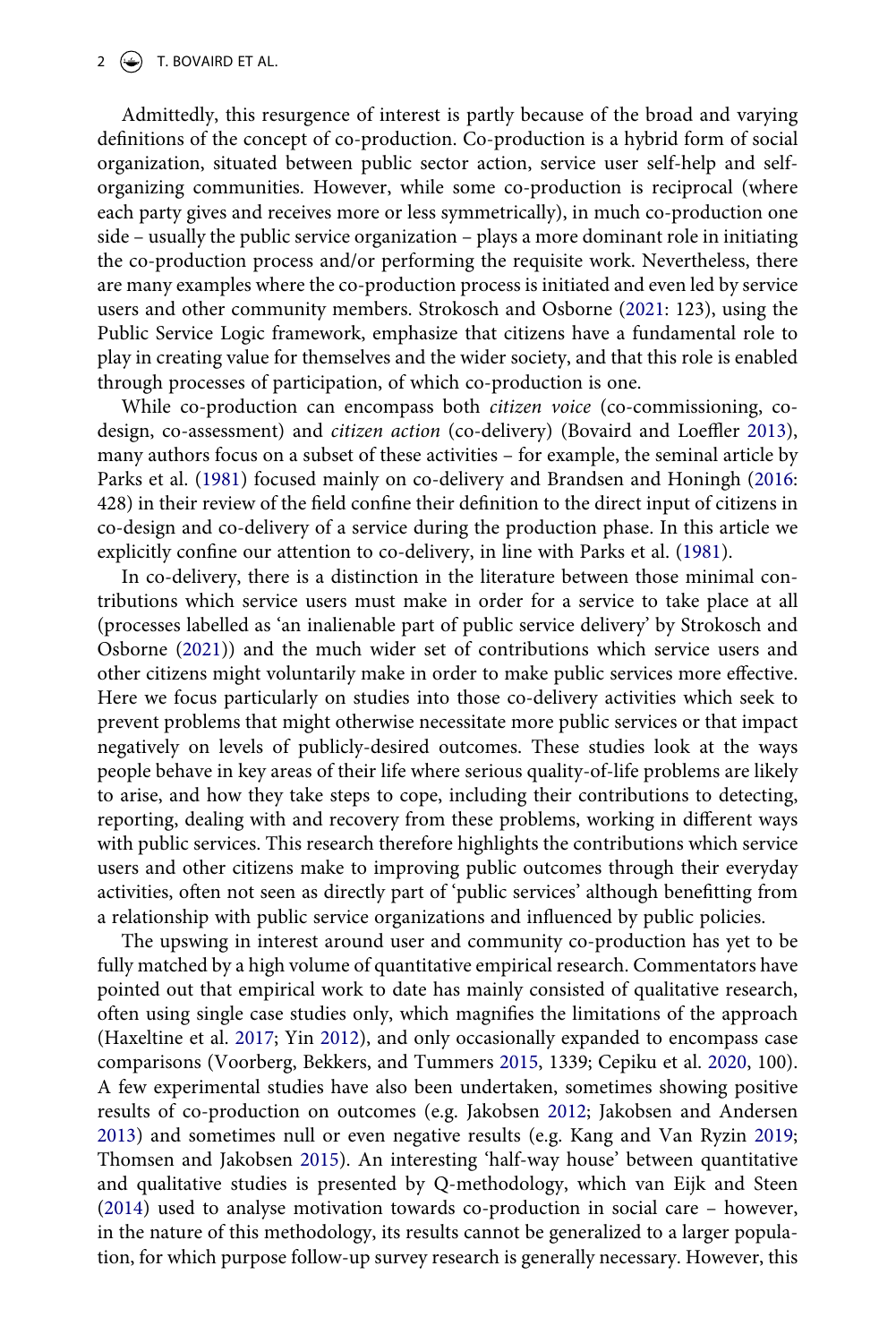general predominance of the case study method has meant that many key conceptual issues around co-production have not been rigorously tackled through quantitative empirical work.

A further gap in the literature is that there are still few comparative studies, although much of the recent literature highlighting case studies of successful coproduction initiatives has stressed the need to adapt relevant practice to other arenas, both within and between countries. The most notable recent example of international comparative research has come from the EU-funded LIPSE ('Learning from Innovation in Public Sector Environments') project (see [https://cordis.europa.eu/pro](https://cordis.europa.eu/project/id/320090/reporting) [ject/id/320090/reporting\)](https://cordis.europa.eu/project/id/320090/reporting), but this has not involved quantitative studies.

While qualitative research on co-production remains essential, its prevalence has meant that some key questions in relation to co-production have been tackled from partial, granular perspectives, whereas complementary quantitative research would have allowed them to be addressed at a more general level. This is especially the case in relation to how much co-production is occurring in overall terms and, in particular, which citizens are most likely to be involved. These important questions have been much debated in the literature but cannot be convincingly tackled by purely qualitative studies alone and are particularly unsuitable for case study research, although such qualitative research must provide the underpinning of the survey questionnaires used in quantitative work.

In this study, we draw on data from a series of quantitative studies that have already been undertaken for one important set of co-delivery approaches, namely those involving preventative activities relevant to public services. Furthermore, these studies have had a two-fold comparative aspect: first, they have been undertaken in fully comparable ways for health, community safety and environmental improvement; second, they have been undertaken in six 'developed' countries, thus allowing international comparisons. We show how the results from these studies are broadly consistent with each other, confirming but also challenging many of the results which have emerged from the co-production literature based on qualitative research.

In the sections that follow, we first clarify the theoretical bases of co-production underlying the empirical surveys and anchor these in the long-standing academic debate on what co-production means. We next describe the research design and the methodology used in the citizen surveys and how the concept of co-delivery was operationalized. We then report the key shared findings and the distinctive differences which emerged across the different contexts. Finally, we set out the key comparative conclusions from this portfolio of quantitative research studies.

## **Theoretical bases of co-production**

The conceptualizations of co-production in the literature come from a variety of disciplines, including economics, sociology of science, political science, services management, public choice, health management, consumer psychology and governance. While these theorizations are generally quite different in the core questions they seek to answer and in their modes of inquiry, it is noticeable that there is growing interest in each of these fields about the role of citizens in co-production processes.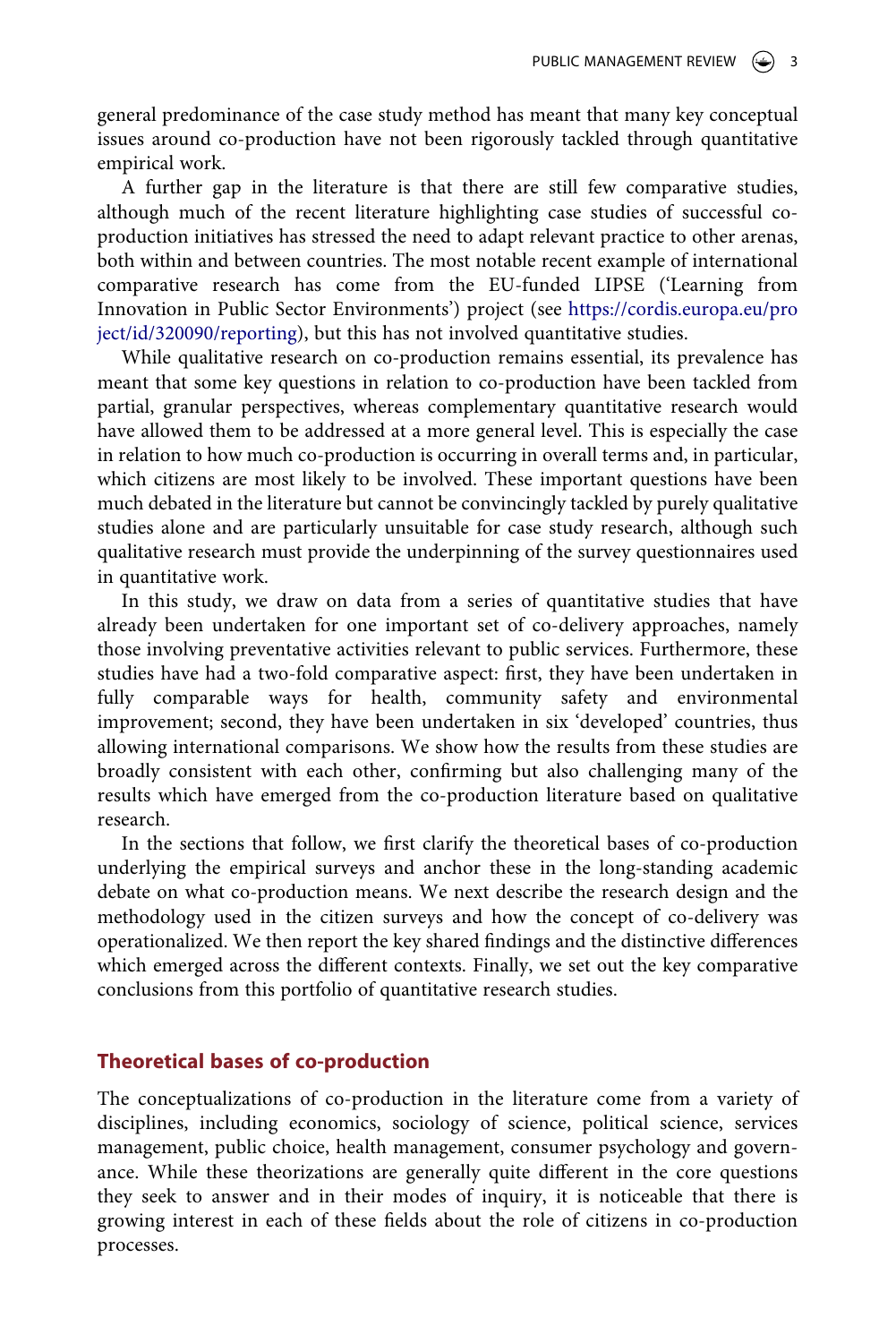<span id="page-3-7"></span><span id="page-3-4"></span><span id="page-3-0"></span>In economics, there is increasing recognition that traditional production functions ignored many aspects of the production context, including citizen contributions, which are critically important in determining economic success (Stiglitz, Sen, and Fitoussi [2009](#page-21-10)). In the study of governance, in both political science and public choice, there is increasing interest not only in co-governance mechanisms, e.g. involving citizens in accountability mechanisms (Ackerman [2012](#page-19-5)) or decision making or planning of public services (Ostrom [1996;](#page-21-11) Pestoff [2009\)](#page-21-12) but also in how government can both contribute resources to and facilitate co-delivery (Sorrentino, Sicilia, and Howlett [2018](#page-21-13)). The services management literature has increasingly recognized that cause-andeffect chains (referred to by such names as 'logical frameworks', 'strategy maps' or 'pathways to outcomes') need to take account of a much wider range of factors, including citizen inputs, than has traditionally been acknowledged (Bovaird [2021;](#page-19-6) Alford and Yates [2016;](#page-19-3) Osborne and Strokosch [2013](#page-21-14)).

<span id="page-3-6"></span><span id="page-3-3"></span><span id="page-3-1"></span>Furthermore, this theoretical delving into the 'hidden inputs' of public services and public outcomes has uncovered an uncomfortable aspect of our knowledge of public management and governance – it appears that there is very little empirical evidence about the actual contributions made by citizens to many of the public management and governance processes which have been most studied by social scientists. Scholars have generally been more interested in the 'tip of the iceberg' represented by the actions of politicians and bureaucrats (including 'street level bureaucrats') who apparently 'provide' public services, than in the 'objects' of those services. The research reported in the literature to date has largely sought to demonstrate the existence and circumstances of co-delivery in specific public service sectors, rather than attempting to uncover its actual extent and the extent to which different types of citizens become involved. In contrast, the studies discussed here focus on some of the citizen behaviours and characteristics that constitute the larger part of the iceberg that lies below the surface.

<span id="page-3-2"></span>A corollary of this ignorance of the 'hidden inputs' by citizens into public services and public outcomes is that a rather narrow approach tends to be taken, both in research and in practice, into those public service activities that try to co-produce with service users and other citizens. Most attention has been given to the encouragement and motivation of service users and communities to improve public services, from the internal perspective of public service organizations. Although there has been some recent research on non-service related policy tools for influencing and motivating behaviour change by citizens which will support public goals, such as 'nudges' and change-of-lifestyle campaigns (John et al. [2013](#page-20-12); Hallsworth and Kirkman [2020](#page-20-13)), in general much less attention has been given to how publicly-desired outcomes are being achieved by the everyday actions of service users and their communities, often (but not always) triggered by the conscious interventions of public service organizations but always shaped by the actual and potential contributions of those organizations. This has been the focus of the survey research reported in this paper, which throws light on these issues in one important context, namely the preventative activities undertaken by service users and other citizens in their everyday lives, which are by their very nature often less visible to public service organizations, other than those members of staff who themselves have lived experience of the problems concerned (Park [2020\)](#page-21-15).

<span id="page-3-5"></span>A further common characteristic of these theoretical approaches is that the codelivering citizen is often conceptualized through analysis of individual motives and behaviours, e.g. a service user making a contribution to the work of a professional, or a citizen co-delivering outcomes in the community through voluntary work. However,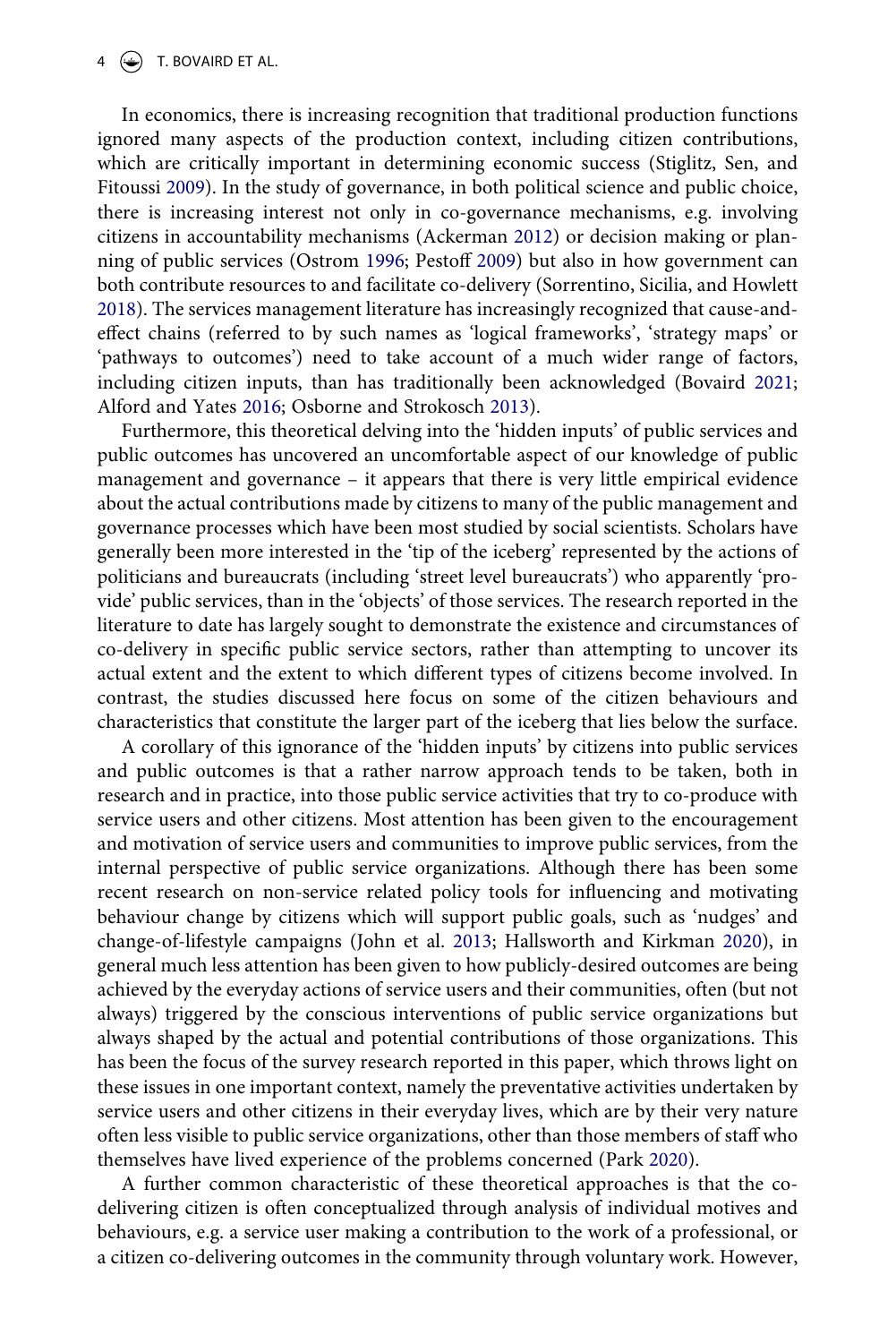<span id="page-4-3"></span>this approach neglects a key element of co-delivery: it involves citizens in supporting public policies by undertaking prevention activities which improve publicly-desired outcomes, or at least impede the deterioriation of those outcomes – outcomes which are often experienced collectively rather than simply individually (Brudney and England [1983](#page-20-14): 64), such as an improved local environment. The studies reported here include the co-delivery activities of citizens which affect these collective outcomes, as well as those which achieve individual outcomes. For example, the current Covid-19 crisis has shown the importance of citizen compliance with physical distancing, masking wearing and hygiene for reducing the transmission of Covid-19 and of undertaking actions such as shopping, fetching masks, etc. to help other people in the community to maintain their self-isolation (Cepiku et al. [2021](#page-20-7)).

We therefore focus on a much wider set of citizen contributions than scholars have hitherto taken into account in a co-production debate that is often centred mainly around policies of designing and running public services. Instead, we highlight the important context to those public services, in which service users and other citizens directly through actions in their everyday lives have a significant effect on their own welfare, and that of others, and on wider publicly-desired outcomes. By preventing problems arising or changing their type and scale, this co-delivery of preventative activities may not only result in public services being designed to be much more effective but may actually ensure that some services are not needed at all. At the same time, by creatively opening up much wider opportunities for making use of citizen capabilities, this co-delivery through preventative activities is likely to have important resource implications for public services – e.g. it may entail significant investments in citizen education, training and support, which need to be compared to the improved outcomes expected.

#### **Survey designs and data**

The set of surveys reported here provided the opportunity for what we believe is the largest ever quantitative study of co-delivery behaviour and the associated attitudes of citizens. It therefore allows testing of key claims from the many qualitative studies which have been carried out into co-production in general, and co-delivery in particular. These studies involve a cross-national comparison over six countries, exploring citizens' co-delivery activities, their demographic characteristics and their attitudes towards public services and civil society in their area.

<span id="page-4-5"></span><span id="page-4-4"></span><span id="page-4-2"></span><span id="page-4-1"></span><span id="page-4-0"></span>These surveys allow for cross-national comparisons because the research methodology and instruments were essentially the same in each of the six countries. The study draws first upon a 2008 survey of five EU countries, specifically the UK, Denmark, France, Germany and Czech Republic (Loeffler et al. [2008;](#page-20-15) Parrado et al. [2013;](#page-21-16) Bovaird et al. [2016](#page-20-16)). Similar surveys were then undertaken in 2012 in the UK (Bovaird et al. [2015\)](#page-20-17) and a more in-depth but narrower survey in 2014 in Germany (Löffler et al. [2015](#page-21-17)). Also in 2014, a similar survey was conducted in Australia (Alford and Yates [2016\)](#page-19-7). In each case, the surveys were conducted by telephone and covered representative samples of about 1000 citizens in each country (over 3000 in the UK in 2011–12). This study brings together these various surveys and compares their results for the first time, with the intention of shedding more systematic light on some of the speculations emerging from recent qualitative studies of co-production.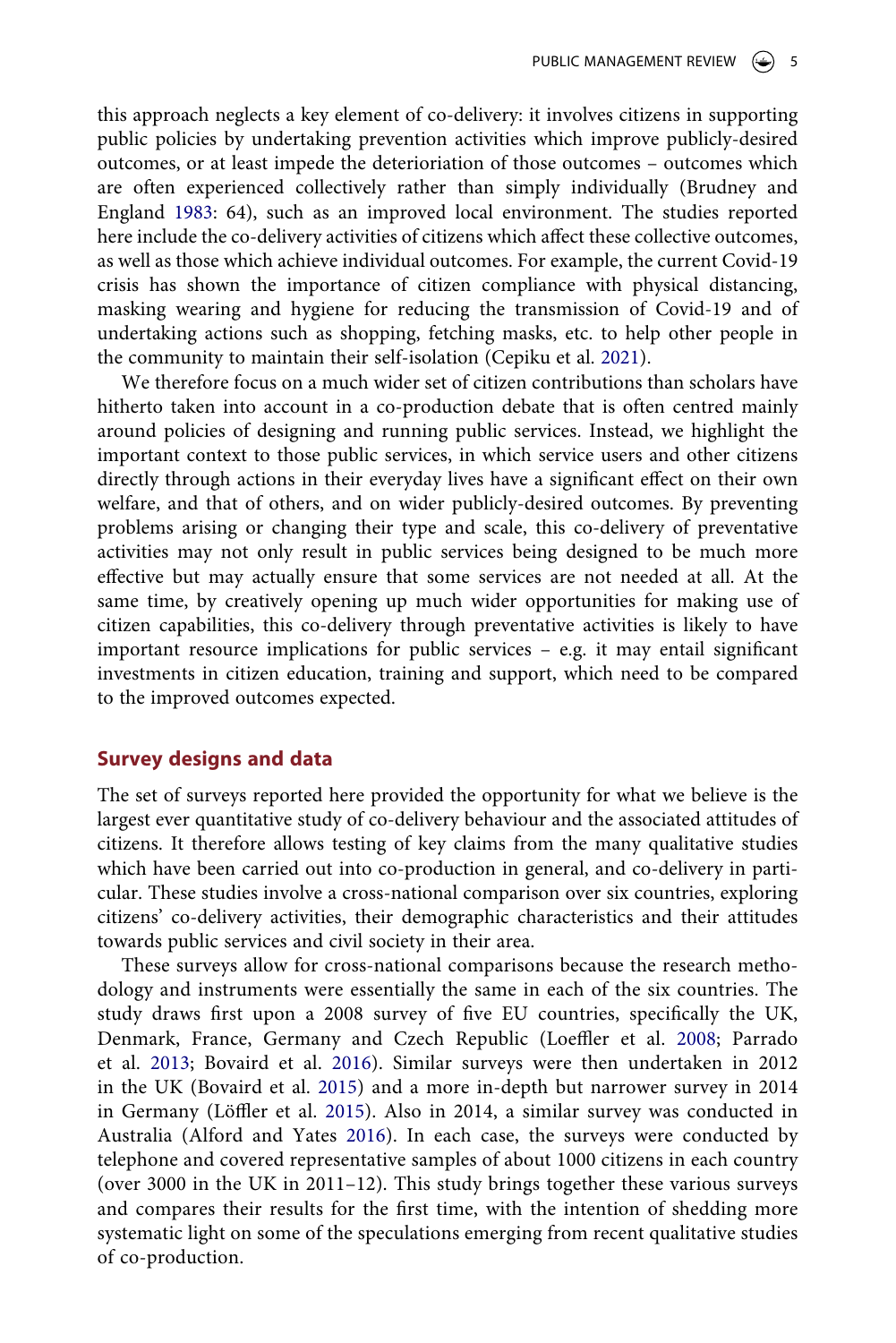The six countries in this international comparison include the UK, Germany, Denmark, France, the Czech Republic, and Australia. These countries clearly represent different (but partially overlapping) administrative traditions and political systems, which makes this comparison particularly revealing. For example, the dominant administrative culture in both the UK and Australia is characterized as a 'public interest' culture, with strong civil society institutions; in Germany and France it is more legalistic ('Rechtstaat'); in the Czech Republic there is still a legacy of socialist administrative culture; and in Denmark it is more pragmatic and pluralistic. Again, in terms of state structure, Australia and Germany are federal and decentralized, the Czech Republic, Denmark and France are unitary states (with differing levels of decentralization) and the UK is a 'mixed' case, with devolution to its four nations but high centralization in each of these nations. The civil society context also differs, from the relatively high involvement of citizens and very strong NGOs in the UK, through medium involvement of citizens and strong NGOs in Germany, to relatively low citizen involvement but strong NGOs in Denmark and France, to low citizen involvement and very weak NGOs in the Czech Republic. This wide range of contexts provides the opportunity to explore whether characteristics of co-delivery appear to apply cross-nationally, as opposed to being specific to certain contexts.

The surveys analysed here focused on preventative activities and attitudes in three important sub-sectors within public services: *health and wellbeing*, some aspects of which create individual goods and (as the Covid–19 pandemic has illustrated) some create community goods; *community safety*, which is largely a regulatory issue; and *care of the local environment*, which is more of a community good. In order to prepare the survey questionnaire, prior focus groups were undertaken in all cases (except the Australian study) in each of these sub-sectors, with participants who were strongly involved in that issue. This qualitative research explored in depth the characteristics and potential drivers of these co-delivery behaviours.

Co-production in these three policy areas can, of course, involve citizens in a wide range of activities, including problem identification, prevention, and solving and giving feedback. As a result, all surveys involved samples of the general adult population rather than attempting to identify and survey specific user groups. Consequently, the surveys focused largely on those preventative activities and attitudes likely to be relevant to members of the general public.

Core questions in the surveys probed the levels of co-delivery (both by individuals, e.g. service users, and collectively in communities) currently undertaken by respondents in preventative activities in the three key service areas. The questions on individual co-delivery explored activities triggered by public sector agencies which citizens can undertake personally (or can encourage others to undertake) in order to reduce need for the public services concerned (e.g. 'try to recycle your household rubbish', 'get advice from the police on how to protect property', 'take part in health checks'). To explore collective co-delivery, respondents were asked about their participation in groups related to each of the three policy areas. Citizens were also asked about the extent to which they would be willing to do more than currently to improve outcomes in these policy areas.

In addition, respondents were probed on their satisfaction with current outcomes in relation to these three policy areas, and their satisfaction with both the performance of public services and the ways in which they are involved by public agencies, e.g. through information-giving, consultation and interactive participation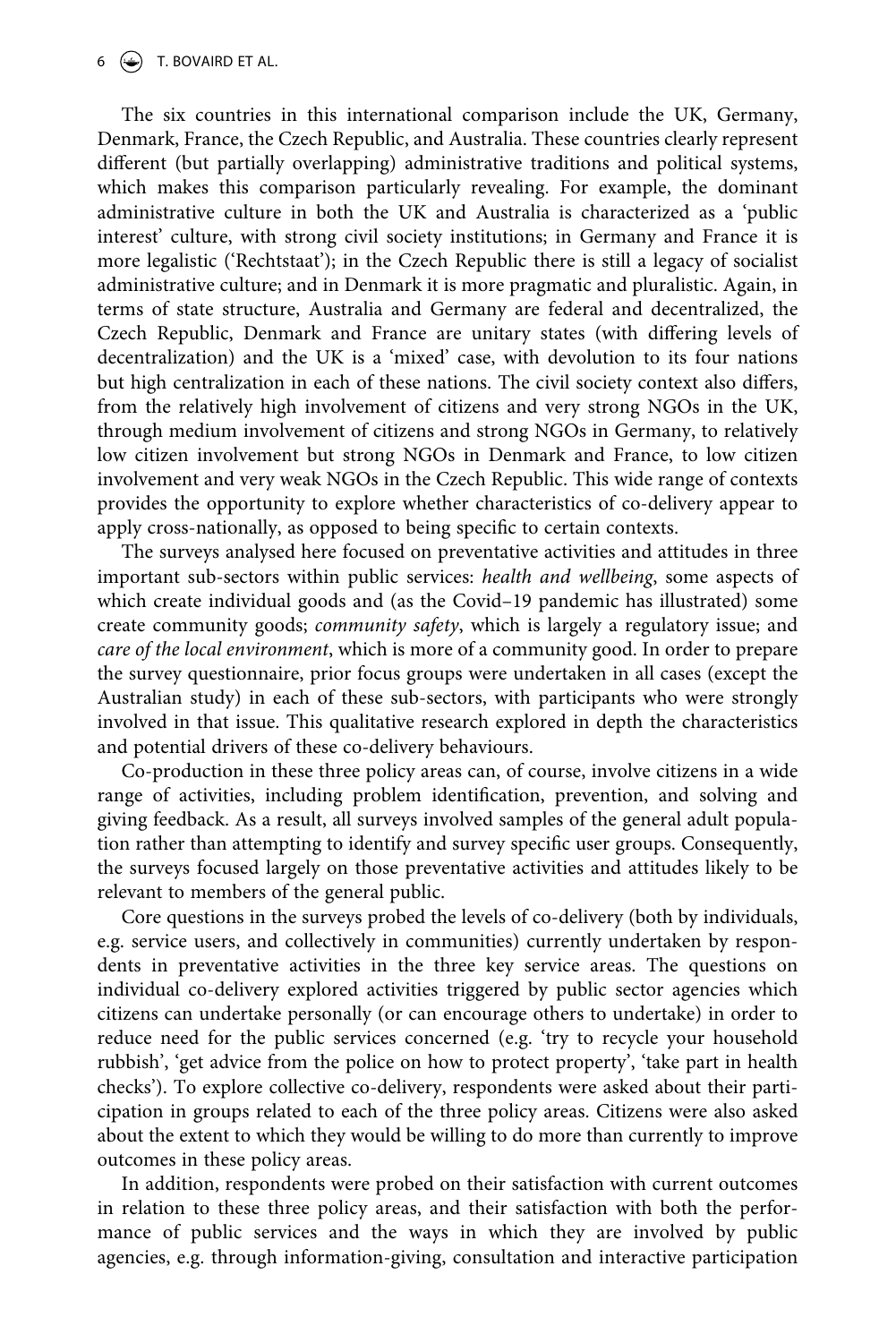opportunities. Additional variables included the socio-economic profile of respondents and their level of 'self-efficacy' (their perception that they can make a difference). In the follow-up study in the UK, questions also probed citizens' level of trust in the public sector and in other people, and their scores on the 'Big Five' psychological traits.

In the European countries, a telephone survey of the general public, designed by two of the authors, was undertaken in 2008 by TNS Sofres. Using random-digit dialling, the survey interviewed 4,951 adults (18 years of age or older), with about 1000 respondents in each country. These random samples were balanced with the population, using quotas by gender, age and region.

The UK follow-up study in 2011–12 consisted of over 3,100 responses to coproduction sections in omnibus surveys conducted in a sample of four English local authorities (one London Borough, one metropolitan district, one large city, one rural area) and one medium-sized Welsh city. The survey focused in-depth on the outcome areas of local environmental improvement; community safety; social wellbeing; and health.

The Australian version of the 2008 five-country survey was based on a telephone survey of 1000 Australian respondents, conducted by AFS Smart Askers. The sample was representative (to within a 10% tolerance) of the wider Australian population with reference to age, gender, state/territory location, and rural/urban location (Alford and Yates [2016\)](#page-19-7).

Finally, the German follow-up study consisted of a representative sample of 1000 nation-wide phone interviews undertaken by the pollster TNS Emnid (Löffler et al. [2015](#page-21-17)).

### **Results and discussion**

### *Levels of user and community co-delivery of public services and outcomes*

The levels of individual co-delivery reported in the six countries varied by preventative activities, as [Table 1](#page-7-0) shows. In general, we can see that citizens in these countries give particularly high responses for activities that do not need much effort by themselves and do not require involvement with third parties. This applies, for example, to locking doors and windows in their home before going out, recycling household rubbish, and saving water and electricity. Indeed, as can be seen in [Table 1](#page-7-0) over 75% of citizens indicate often doing these activities in almost all countries.

When it comes to making changes to one's own lifestyle, there is a sharp drop in the proportion of citizens who walk, cycle or use public transport, change to a healthier diet, or try to exercise. Although these activities also do not require involvement with third parties, for the most part, they do involve more effort and perhaps a more difficult behaviour change. As [Table 1](#page-7-0) shows, around 50% of citizens in most countries indicated that they undertook these activities often.

Clearly, there were also activities that citizens were even less inclined to undertake, at least on a regular basis. As can be seen in [Table 1,](#page-7-0) activities characterized by requiring involvement with others – be it a neighbour, a doctor, the police or strangers – were undertaken by fewer than 40% of citizens in most countries. Nevertheless, one set of interactive activities (presumably seen as rather important) was more common: between 40 and 60% of citizens in most countries reported asking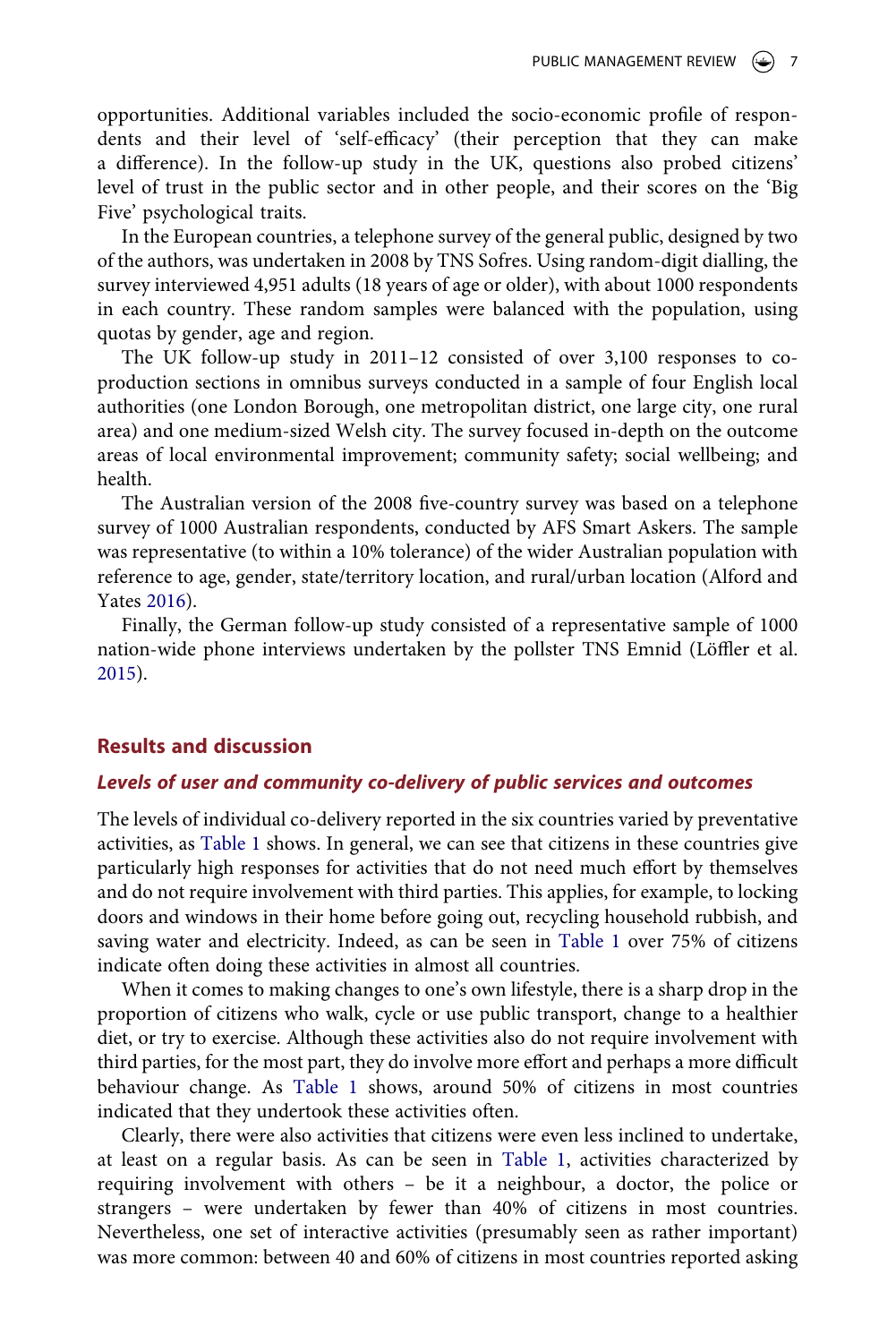<span id="page-7-0"></span>

| in preventative activities reported across surveys (reporting the responses 'Often; or 'Yes').<br>Table 1. Levels of individual co-delivery | Czech<br>2008<br>Rep<br>(%)<br>긊 | Denmark)<br>EU 2008<br>(%) | France<br>2008<br>(96) | Germany<br>EU 2008<br>(%) | EU 2008<br>$\leq \frac{1}{2}$ | EU 2008<br>Average<br>(96) | Australia<br>2014<br>(96) | $302$<br>$(8)$                                                 |
|---------------------------------------------------------------------------------------------------------------------------------------------|----------------------------------|----------------------------|------------------------|---------------------------|-------------------------------|----------------------------|---------------------------|----------------------------------------------------------------|
| Take care to lock doors and windows<br>Very high                                                                                            | 62.9                             | 90.3                       | 84.6                   | 84.3                      | 93.0                          | 85.8                       | 86.9                      | $95.8 - 95.3 - 94.7 - NA - 94.1$                               |
| Try to recycle household rubbish                                                                                                            | 84.8                             | 69.4                       | 83.1                   | 78.8                      | 87.5                          | 82.4                       | 93.3                      | $NA - 94.3 - 93.5 - 88.9 - 82.3$<br>(Avg. 90.4)<br>(Avg. 93.9) |
| Try to save water/electricity at home<br>High                                                                                               | 78.6                             | 79.5                       | 83.5                   | 82.5                      | 78.6                          | $\frac{81.6}{5}$           | 88.8                      | $NA - 62.7 - 28.8 - 77.2 - 72.8$<br>(Avg. 62.5)                |
| Walk, cycle or use public transport<br>Somewhat high                                                                                        | 64.2                             | 53.9                       | 51.1                   | 56.1                      | 50.6                          | 53.6                       | 46.2                      | $NA - 51.4 - 45.1 - 53.3 - 53.2$                               |
| Change to a more healthy diet                                                                                                               | 48.2                             | 49.9                       | 53.4                   | 54.1                      | 53.8                          | 53.5                       | 54.6                      | NA - NA - 49.3 - NA - NA (Avg.<br>(Avg. 51.1)<br>49.3)         |
| Keep an eye on neighbour's home<br>Try to exercise                                                                                          | 46.7<br>15.1                     | 56.1<br>42.2               | 50.6                   | 48.9<br>45.9              | 58.0<br>58.0                  | 52.0<br>43.1               | 60.6<br>66.7              | $52.9 - 63.5 - 72.3 - NA - 72.2$<br>45.4-58.2 (Avg. 51.9)      |
| Ask neighbours to watch your home                                                                                                           | 11.0                             | 38.1                       | 27.1                   | 43.4                      | 57.8                          | 41.2                       | 58.0                      | $55.7 - 61.6 - 72.5 - NA - 65.7$<br>(Avg. 65.1)<br>(Avg. 63.5) |
| See doctor for health check<br>Somewhat low                                                                                                 | 35.2                             | 13.8                       | 33.2                   | 36.2                      | 32.6                          | 33.8                       | 47.8                      | NA - NA - NA - NA (Avg.                                        |
| Take care of sick family or friends                                                                                                         | 35.8                             | 14.7                       | 32.0                   | 26.8                      | 25.8                          | 28.1                       | 40.6                      | $31.8 - NA - 17.7 - NA - NA$<br>38.0)                          |
| Tell others not to drop rubbish or let dogs foul streets                                                                                    | 33.8                             | 22.4                       | 37.4                   | 20.5                      | 20.9                          | 25.8                       | 23.5                      | $NA - 3.4 - 4.4 - 6.2 - 4.7$ (Avg.<br>(Avg. 24.7)<br>4.6)      |
| Have personally intervened to stop anti-social behaviour<br>Low                                                                             | 23.6                             | 22.3                       | 19.2                   | 12.7                      | 20.8                          | 17.4                       | ₹                         | $1.3 - 2.8 - 1.9 - NA - 4.8$ (Avg.<br>2.7)                     |
| Report to police a crime or anti-social problem which affected<br>your household                                                            | 12.4                             | 9.9                        | 9.8                    | 9.2                       | 16.9                          | $\frac{16}{1}$             | ≨                         | $9.4 - 13.8 - 9.5 - NA - 17.8 (Avg)$<br>13.0                   |
|                                                                                                                                             |                                  |                            |                        |                           |                               |                            |                           | (Continued)                                                    |

 $8 \quad \circledast$  T. BOVAIRD ET AL.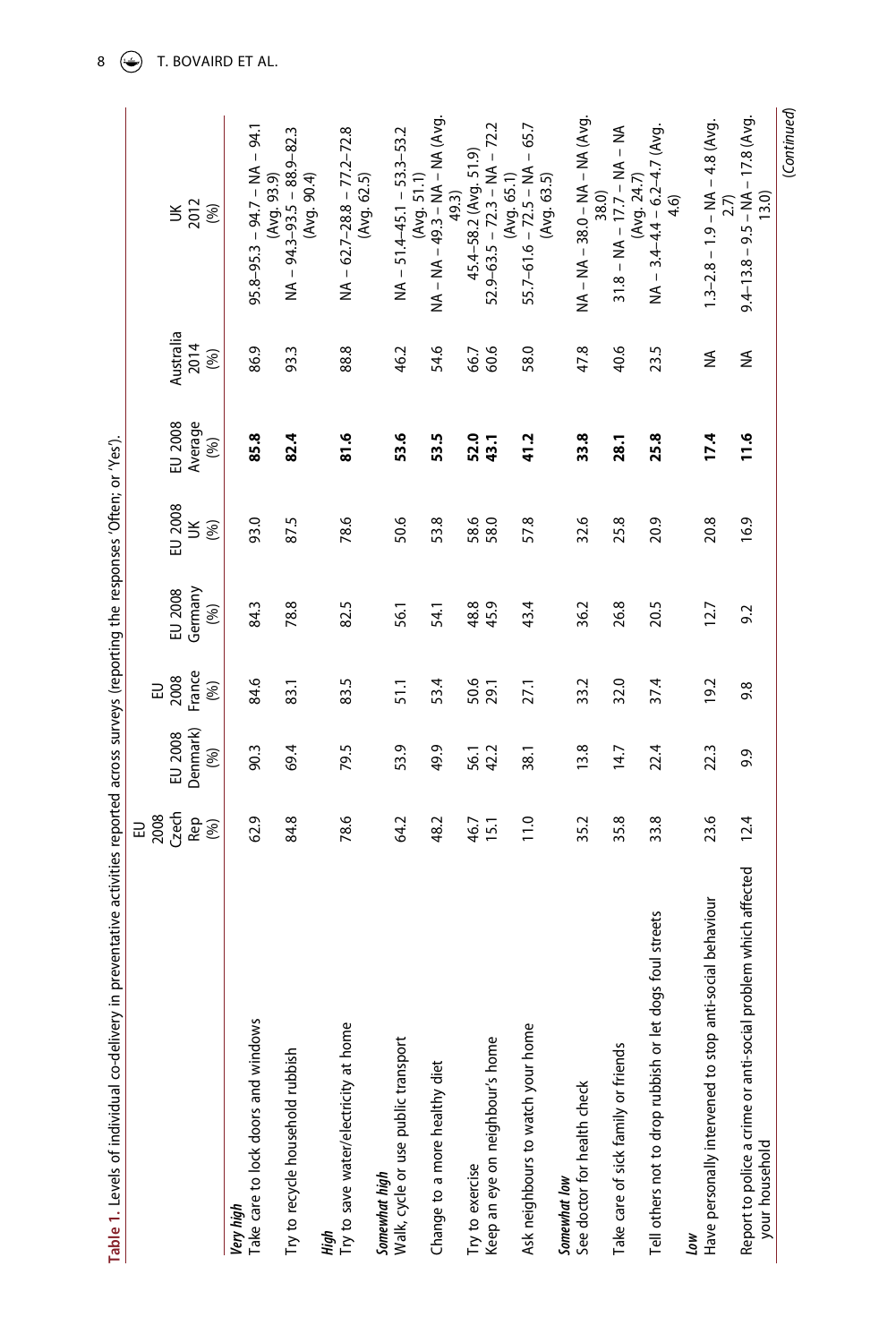|                                                                                                                                                                                                                                                                                                                      | 2008  |          |        |               |         |         |           |                                            |
|----------------------------------------------------------------------------------------------------------------------------------------------------------------------------------------------------------------------------------------------------------------------------------------------------------------------|-------|----------|--------|---------------|---------|---------|-----------|--------------------------------------------|
|                                                                                                                                                                                                                                                                                                                      | Czech | EU 2008  | 2008   | EU 2008       | EU 2008 | EU 2008 | kustralia |                                            |
|                                                                                                                                                                                                                                                                                                                      | Rep   | Denmark) | France | Germany       | š       | Average | 2014      |                                            |
|                                                                                                                                                                                                                                                                                                                      |       | $(\%)$   | (%)    |               |         |         | (96)      | 2012                                       |
| Report to police a community safety problem not affecting<br>you                                                                                                                                                                                                                                                     | 16.8  | 16.8     |        |               |         | 11.4    |           | $3.6 - 9.1 - 7.4 - NA - 9.8 (Avg)$         |
| Very Low                                                                                                                                                                                                                                                                                                             |       |          |        |               |         |         |           |                                            |
| Ask police for advice on how to protect your property                                                                                                                                                                                                                                                                |       |          |        | $\frac{8}{4}$ | 64      |         |           | $5.4$ 1.5-1.5 - 1.3 - NA - 3.2 (Avg.<br>කු |
| Key to level of responses: 0–9% Very low; 10–19%; Low; 20–39% Somewhat low; 40–49% Somewhat high; 60–80% High; 80%+ Very high. (NA = not asked).<br>order: LB Barnet, Bristol City Council, Derbyshre Dales District Council, Swansea City Council, Wolverhampton MBC.<br>* Results from 5 UK local authorities - ii |       |          |        |               |         |         |           |                                            |

**Table 1.** (Continued).

Table 1. (Continued).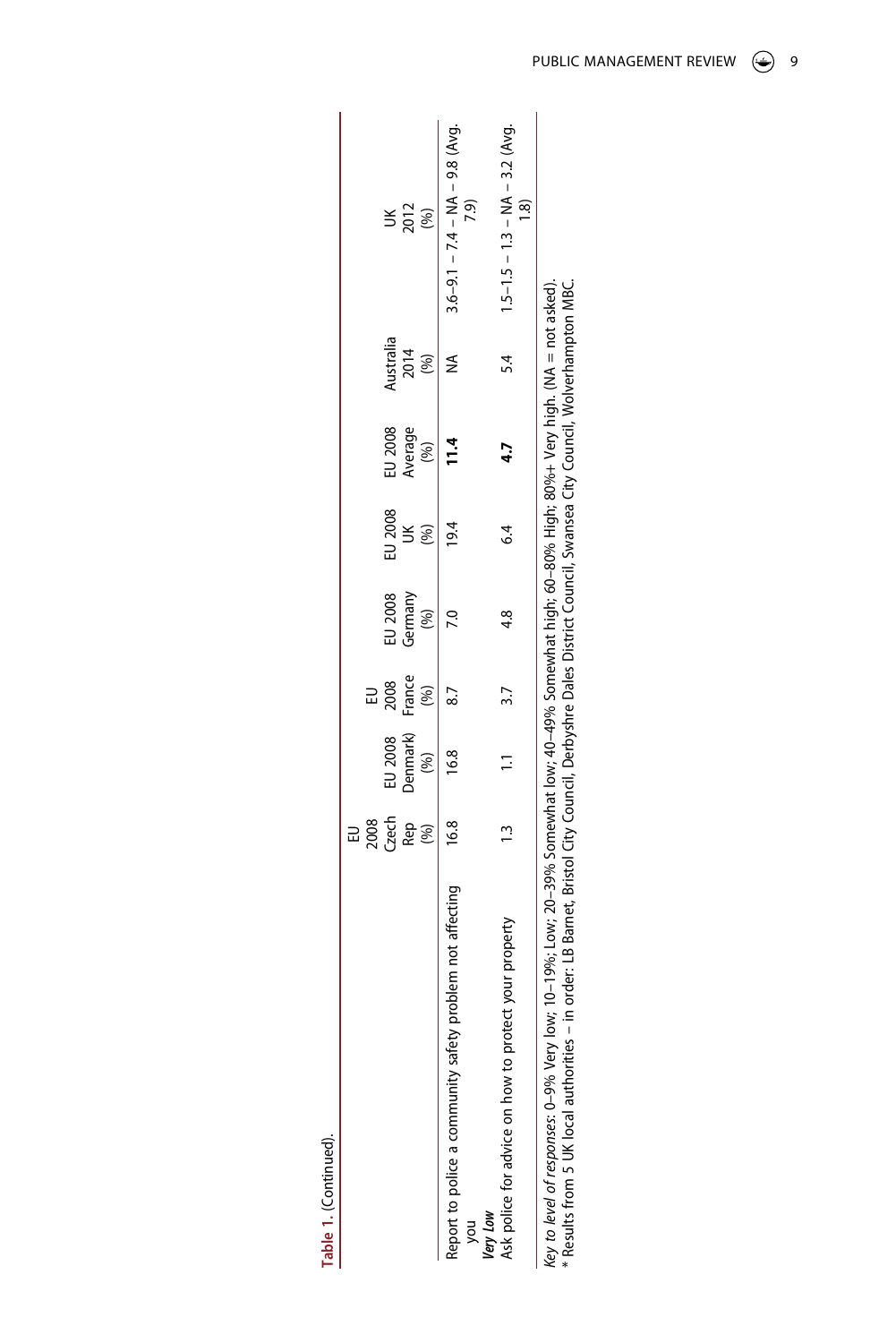a neighbour to keep an eye on their home while they were away and doing the same in turn for their neighbours, which suggests that the publicity campaigns often undertaken by the police are having an effect.

It is clear from [Table 1](#page-7-0) that there is considerable commonality between the six countries studied in the level of co-delivery activity reported. There is only one case where there is a considerable difference between countries: citizens in the Czech Republic are very much less likely to report that they keep an eye on their neighbour's house while they are away or to ask their neighbour to do likewise during their own absences, in spite of the fear of crime being higher in the Czech Republic than in the other countries, with the exception of the UK (Hummelsheim et al. [2011\)](#page-20-18). This could be an indication of low trust between citizens or simply that people have more confidence in their household security systems.

<span id="page-9-0"></span>The results from the more detailed survey at the local level in the UK over 2012–13 showed strong commonalities with the UK results in the EU five-country study. For 8 of the 15 questions, the scores recorded in the two different UK surveys fell within 5 percentage points of each other, and in only two cases was there a wide gap (differing by more than one score class): telling people not to litter or let dogs foul the street, and having personally intervened to stop antisocial behaviour. It was not possible to compute co-delivery indices for the five individual local authorities in this survey, but it is clear that there was considerable variation between them in their levels of co-delivery. Specifically, there was substantially lower levels in the two metropolitan areas, even though the average across the five local authority areas was largely in line with the national average recorded in the 2008 survey. Moreover, there appeared to be a 'peaking' phenomenon in co-production: where only a little was taking place, there appeared to be an unfulfilled demand of residents to do more; but where a lot was taking place, citizens were rather less willing to do more.

In the Australian survey in 2014, there was again a strong commonality of the results with the EU average in 2008. In only four of 12 items did the Australia score fall into a different category, namely trying to exercise and keeping an eye on a neighbour's home, seeing a doctor, and looking after a sick person. In each of these cases, the Australian score was higher than the EU average. Indeed, the Australian survey reported higher levels of co-production than their European counterparts on nearly all measures (see Alford and Yates [2016\)](#page-19-7).

There are also some interesting differences between outcome areas. An *index for each outcome area* (environment, health, community safety) was developed for the EU five-country survey, comprising the sum of responses to five specific questions about co-production behaviour in that sector (Loeffler et al. [2008](#page-20-15)). The index was standardized on a min-max  $(0-100)$  scale, with 0 representing minimum co-production (answering 'never' to all the co-production questions) and 100 representing maximum (answering 'often' to all the co-production questions).

Citizens were particularly active in taking steps to look after the local environment (index score 61), to a somewhat lesser degree in health improvement initiatives (index score 52) and considerably less active in prevention of crime (index score 45) and in reporting crime to the police or intervening in anti-social behaviour (index score 33). Similarly, in the Australian survey, the highest levels of co-production were in the area of environment and the lowest in community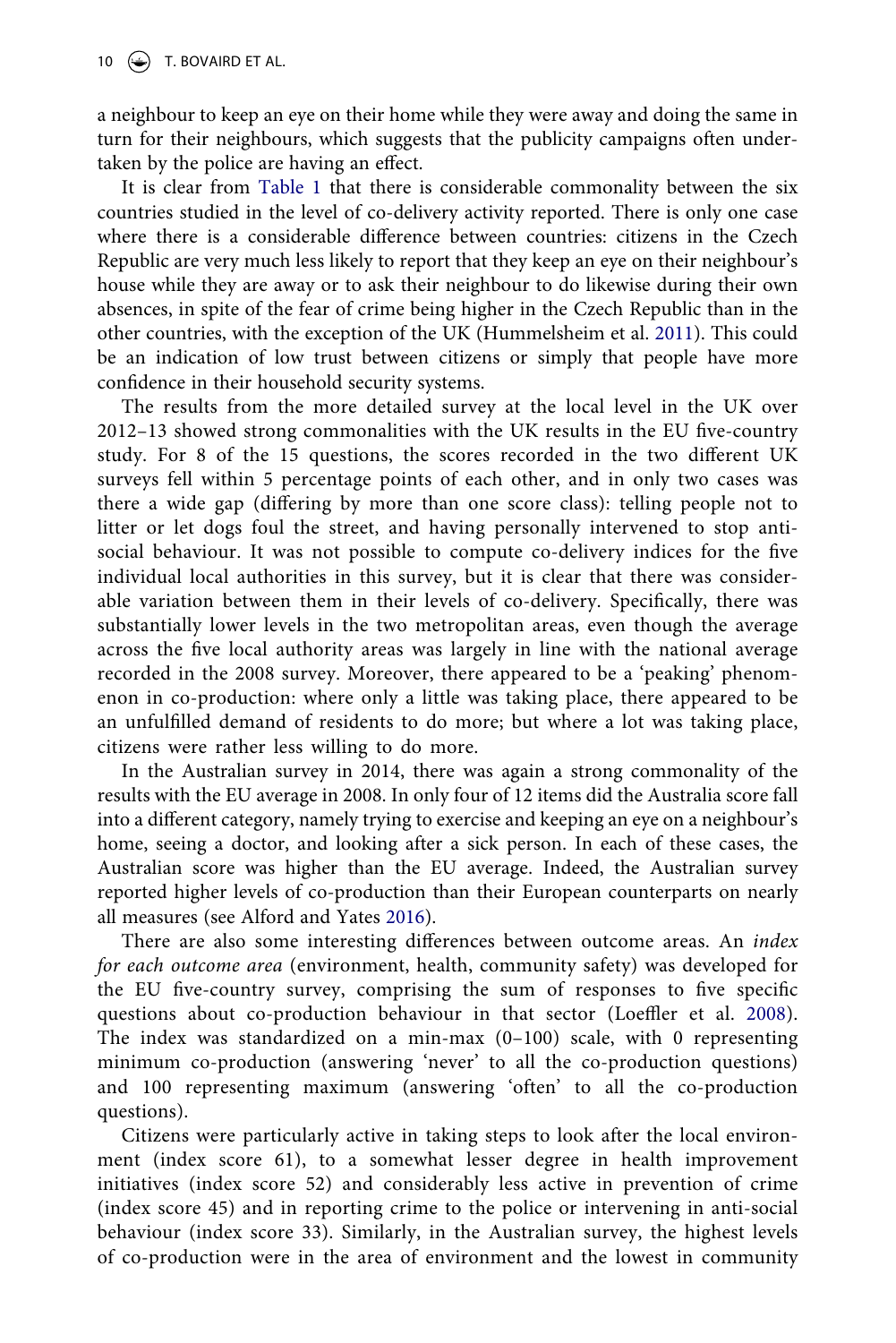safety. But, differently from Europe, in Australia there was overall little difference between the three areas (although this may have been influenced by the omission of crime reporting items from the Australian survey, since scores here would have been expected to be low, given the EU experience). Further interesting evidence comes from the five local authority areas surveyed in the 2012–13 UK study. Here, the value of the co-delivery index varied widely between outcome areas from an index score as low as 20 (community safety in Bristol) to an index score of 68 (environment in Swansea). Where pair-wise comparisons could be made, co-production was substantially higher in environment than in community safety, which mirrors the ranking in the EU five-country study. However, responses in health and wellbeing domain tended to be below even community safety, which differed from the EU study, although there was less data here than for the other outcome areas.

These differences in index scores are likely to have been influenced by the particular mix of questionnaire items chosen to represent each outcome area. For example, the questions asked on co-delivery in the local environment could be perceived generally to involve significantly less effort and less interaction with others than the questions asked on community safety. Moreover, there is the possibility that these differences in index scores between outcome areas might be influenced by the priority attached by citizens to improvements in those outcome areas.

### *Demographic correlates of co-delivery activities*

So which types of citizens are most likely to co-deliver the wide range of preventative activities reported in [Table 1](#page-7-0)? We constructed an overall *index of each individual respondent's co-delivery behaviours*, on a 0–100 min-max scale, composed of the average of their index scores for health, community safety, and the environment (as described earlier). [Table 2](#page-11-0) presents the correlation of this overall co-delivery index with a set of demographic and contextual characteristics. Of all the demographic variables examined in these studies, the most common and consistent correlation with the level of co-delivery was age (see [Table 2\)](#page-11-0). In the EU five-country study, age was positively correlated with the index of individual co-delivery in every country and this was also the case in the 2014 German study of co-delivery of activities for older people. The tendency for older citizens to be particularly engaged in co-delivery behaviours was especially marked in community safety in all five countries. However, older people generally reported less willingness to co-deliver more in the future, consistent with the hypothesis that many were likely to be reaching physical limits on the time and energy which they had to devote to co-production. This resonates with the finding by Alonso et al. [\(2019](#page-19-8)) that the effect of age may be non-linear in respect of environmental coproduction activities.

<span id="page-10-0"></span>However, there were some exceptions to this relationship. In particular, as [Table 2](#page-11-0) shows, in the Australian study age had an insignificant relationship with the overall index of each individual respondent's co-delivery activities. However, in the Australian study some activities were more likely to be performed by certain age groups (Alford and Yates [2016](#page-19-7)) – e.g. the retired were generally more active in co-delivering in community safety and older people were more likely to keep an eye on others' properties and ask others to keep an eye on theirs. Unsurprisingly, older people were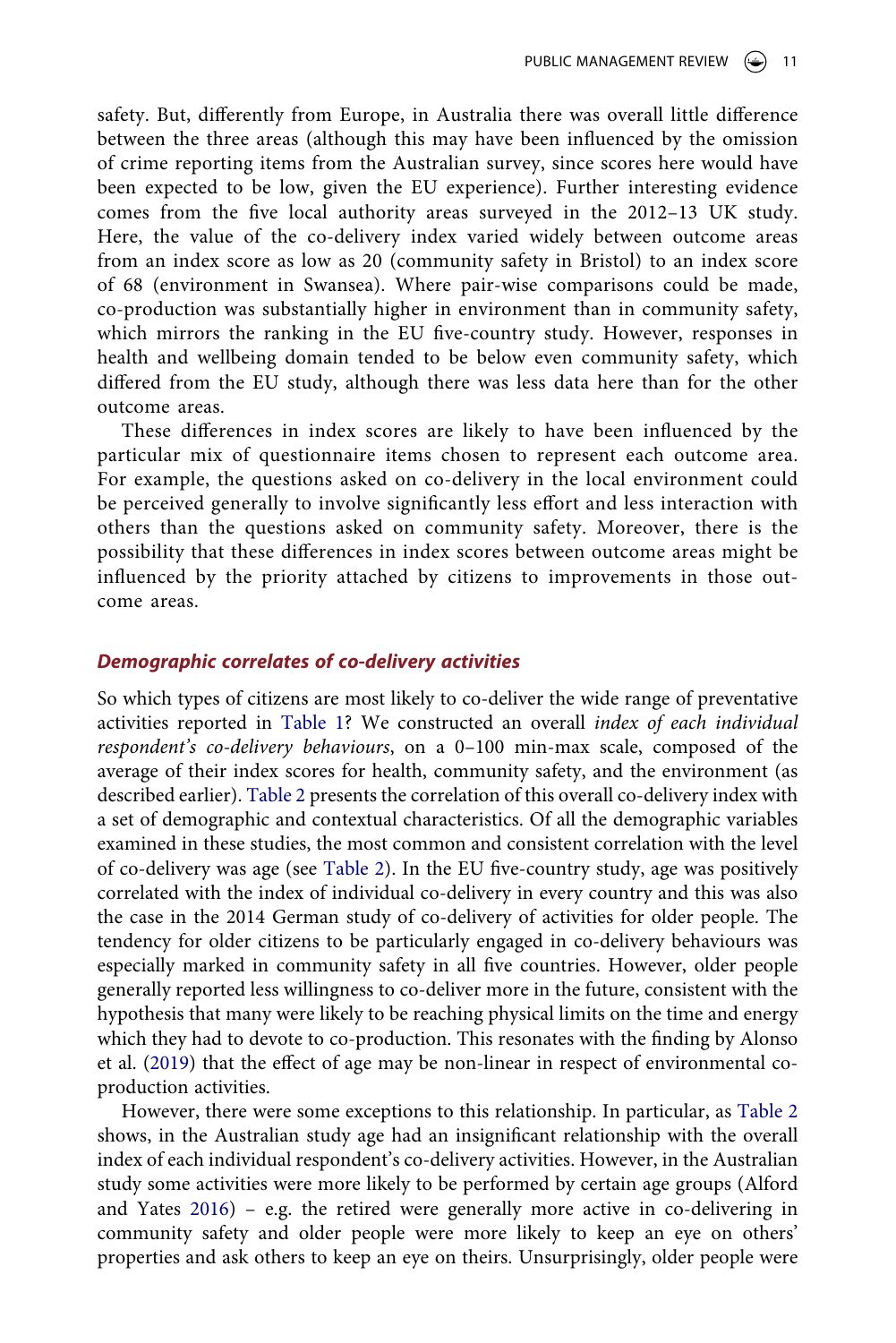<span id="page-11-0"></span>

| Table 2. Correlates of individual co-delivery: demographic factors and contextual factors. |             |            |                                   |                               |                                |                            |                                                            |                                       |                                                |
|--------------------------------------------------------------------------------------------|-------------|------------|-----------------------------------|-------------------------------|--------------------------------|----------------------------|------------------------------------------------------------|---------------------------------------|------------------------------------------------|
|                                                                                            | EU 2008     |            |                                   |                               |                                |                            |                                                            | Germany<br>2014                       | Germany<br>2014                                |
|                                                                                            | Czech       | EU 2008    | EU 2008                           | EU 2008                       | EU 2008                        |                            | š                                                          | (Older                                | (Younger                                       |
|                                                                                            | Republic    | Denmark    | France                            |                               | $\leq$                         | Australia 2014             | 2012                                                       | people                                | people)                                        |
| Age                                                                                        | $0.137***$  | $0.198***$ | $0.293***$                        | $0.271***$                    | $0.128***$                     | Insig.                     | $-**$ in 1 case (0.096)                                    | $0.091***$                            | $-0.040$                                       |
|                                                                                            |             |            |                                   |                               |                                |                            | $***$ in 3 cases (0.175, 0.33, 0.24)<br>Insig. in 3 cases  |                                       |                                                |
| Female                                                                                     | $0.153***$  | $0.123***$ | $0.126***$                        | $0.132***$                    | $0.142***$                     | Insig.                     | +*** in 1 case (0.10)                                      | $-0.052$                              | $-0.072*$                                      |
|                                                                                            |             |            |                                   |                               |                                |                            | $-***$ in 1 case (0.124)<br>Insig. In 5 cases              |                                       |                                                |
| Educated                                                                                   | 0.043       | 0.008      | 0.003                             | 0.016                         |                                | Insig.                     | N/A                                                        |                                       |                                                |
| Inactive in labour force                                                                   | 0.037       | 0.023      | $0.040$<br>$0.051*$<br>$0.247***$ | $-0.042$<br>0.044<br>0.174*** | $-0.010$<br>$0.032$<br>$0.002$ |                            | $\frac{4}{\sqrt{2}}$                                       | $0.034$<br>0.006<br>0.050<br>0.183*** | $-0.008$ .<br>0.011.<br>$-0.069^*$<br>0.159*** |
| Urban resident                                                                             | $0.074***$  | 0.001      |                                   |                               |                                |                            | $M^4$                                                      |                                       |                                                |
| Sense of self-efficacy                                                                     | $0.120***$  | $0.242***$ |                                   |                               | $0.250***$                     | Insig.<br>Insig.<br>Safety | $+***$ in 6 cases (0.176, 0.168, 0.144,                    |                                       |                                                |
|                                                                                            |             |            |                                   |                               |                                | $0.166***$                 | 0.139, 0.134, 0.134)                                       |                                       |                                                |
|                                                                                            |             |            |                                   |                               |                                | Health                     | $+$ ** in 2 cases (0.105, 0.115)                           |                                       |                                                |
|                                                                                            |             |            |                                   |                               |                                | $0.212***$                 | $-**$ in 1 case (0.108)                                    |                                       |                                                |
|                                                                                            |             |            |                                   |                               |                                | Envnmnt<br>$0.202***$      | Insig, in 3 cases                                          |                                       |                                                |
| Satisfaction with conditions                                                               | $-0.23**$   | Insig.     | Insig.                            | $-0.13**$                     | $-0.07**$                      | ≸                          | 0.162*** (Barnet, safety)                                  | ≸                                     | ⋚                                              |
|                                                                                            | (safety)    |            |                                   | (safety)                      | (safety)                       |                            | -0.098*** (Bristol, envnmnt)<br>-0.082** (Bristol, safety) |                                       |                                                |
| Favourable perception of                                                                   | $-0.119***$ | $-0.100**$ | $-0.037$                          | $-0.096*$                     | $-0.151***$                    | Safety 0.059               | $+***$ in 2 cases (0.168, 0.160)                           | $-0.015$ .                            | $-0.015$                                       |
| government performance                                                                     |             |            |                                   |                               |                                | Health                     | $**$ in 1 case (0.016)                                     |                                       |                                                |
|                                                                                            |             |            |                                   |                               |                                | $0.130***$                 | -*** in 1 case (0.193)                                     |                                       |                                                |
|                                                                                            |             |            |                                   |                               |                                | Envnmnt<br>$0.075*$        | Insig. in 6 cases                                          |                                       |                                                |
| Favourable perception of                                                                   | 0.065       | $0.172***$ | 0.035                             | 0.131                         | 0.161                          | Safety                     | $+***$ in 3 cases (0.117, 0.138, 0.138)                    | УÁ.                                   | УÁ.                                            |
| government information                                                                     |             |            |                                   |                               |                                | $0.167***$                 | $-***$ in 1 case (0.251)                                   |                                       |                                                |
|                                                                                            |             |            |                                   |                               |                                | $0.179***$<br>Health       | Insig. in 7 cases                                          |                                       |                                                |
|                                                                                            |             |            |                                   |                               |                                | Envnmnt                    |                                                            |                                       |                                                |
|                                                                                            |             |            |                                   |                               |                                | $0.108***$                 |                                                            |                                       |                                                |

12  $\bigodot$  T. BOVAIRD ET AL.

(Continued) (*Continued*)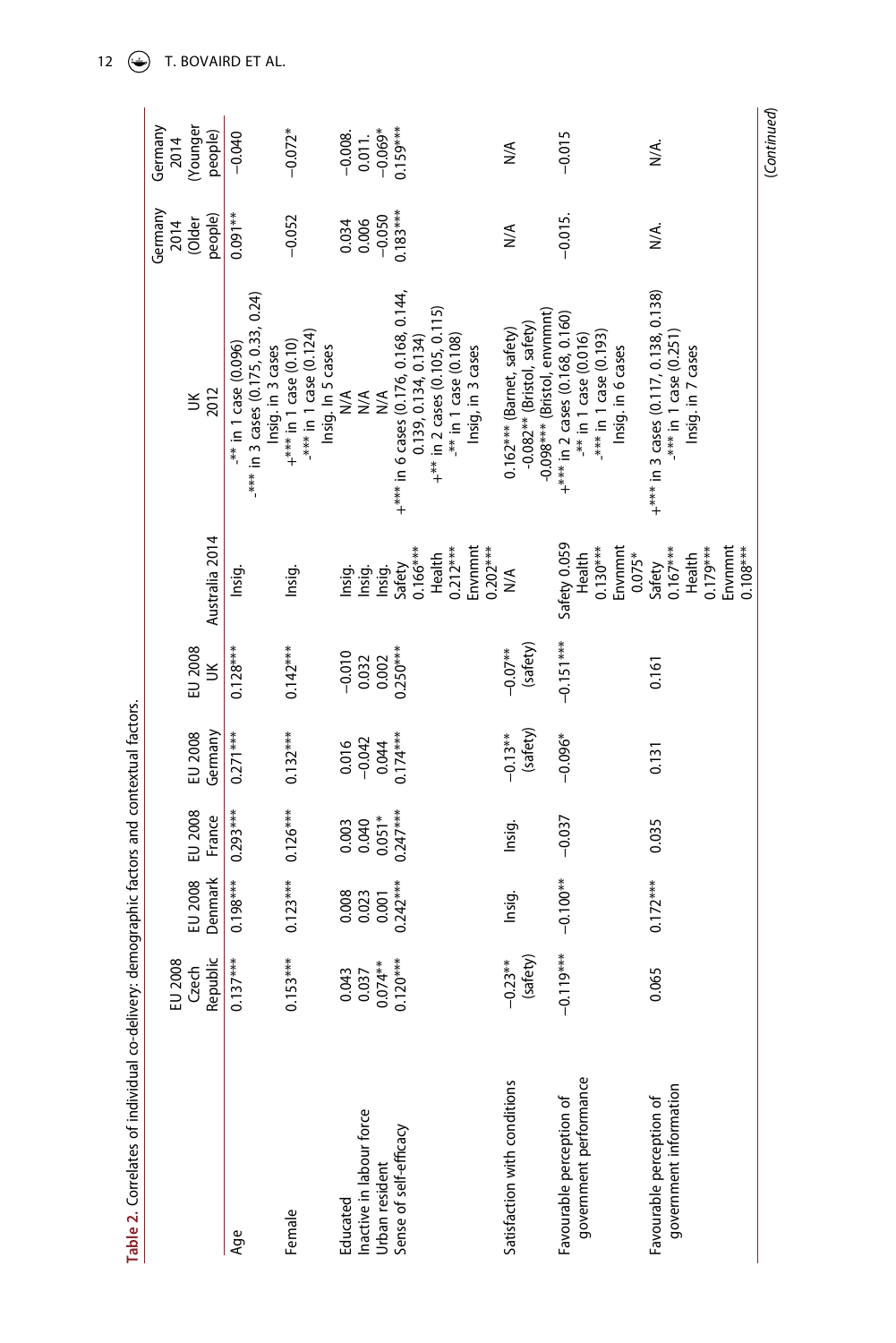|                                                     | Czech<br>Republic<br>EU 2008 | Denmark France<br>EU 2008 | EU 2008      | EU 2008<br>Germany | EU 2008<br>š | Australia 2014                                                      | 2012                                                                                                                                                                                          | Germany<br>people)<br>$2014$<br>(Older | Younger<br>people)<br>Germany<br>2014 |
|-----------------------------------------------------|------------------------------|---------------------------|--------------|--------------------|--------------|---------------------------------------------------------------------|-----------------------------------------------------------------------------------------------------------------------------------------------------------------------------------------------|----------------------------------------|---------------------------------------|
| government consultation<br>-avourable perception of | 0.061                        | $-0.188***$               | $-0.014$     | $-0.084$           | 0.011        | Safety<br>0.125***<br>invnmnt<br>$0.170***$<br>$0.166***$<br>Health | $+***$ in 5 cases (0.246, 0.201, 0.184,<br>-** in 2 cases (0.089, 0.096)<br>$***$ in 1 case (0.156)<br>Insig. in 3 cases<br>0.163, 0.107                                                      |                                        |                                       |
| <b>Oservations</b><br>R-squared                     | 0.076<br>561                 | 0.123<br>947              | 0.181<br>913 | 0.098<br>940       | 0.124<br>946 | 1000<br>$N^{\mathsf{A}}$                                            | $\frac{4}{\sqrt{2}}$<br>N/A                                                                                                                                                                   | 0.087<br>734                           | 0.082<br>687                          |
|                                                     |                              |                           |              |                    |              |                                                                     | Key. The correlation coefficients are given where statistically significant (*** at the 1% level, ** at the 5% level, * at the 10% level) Attitudinal correlates of co-delivery of activities |                                        |                                       |

| ۷      |  |
|--------|--|
| ı      |  |
| a<br>× |  |

PUBLIC MANAGEMENT REVIEW  $\circledast$  13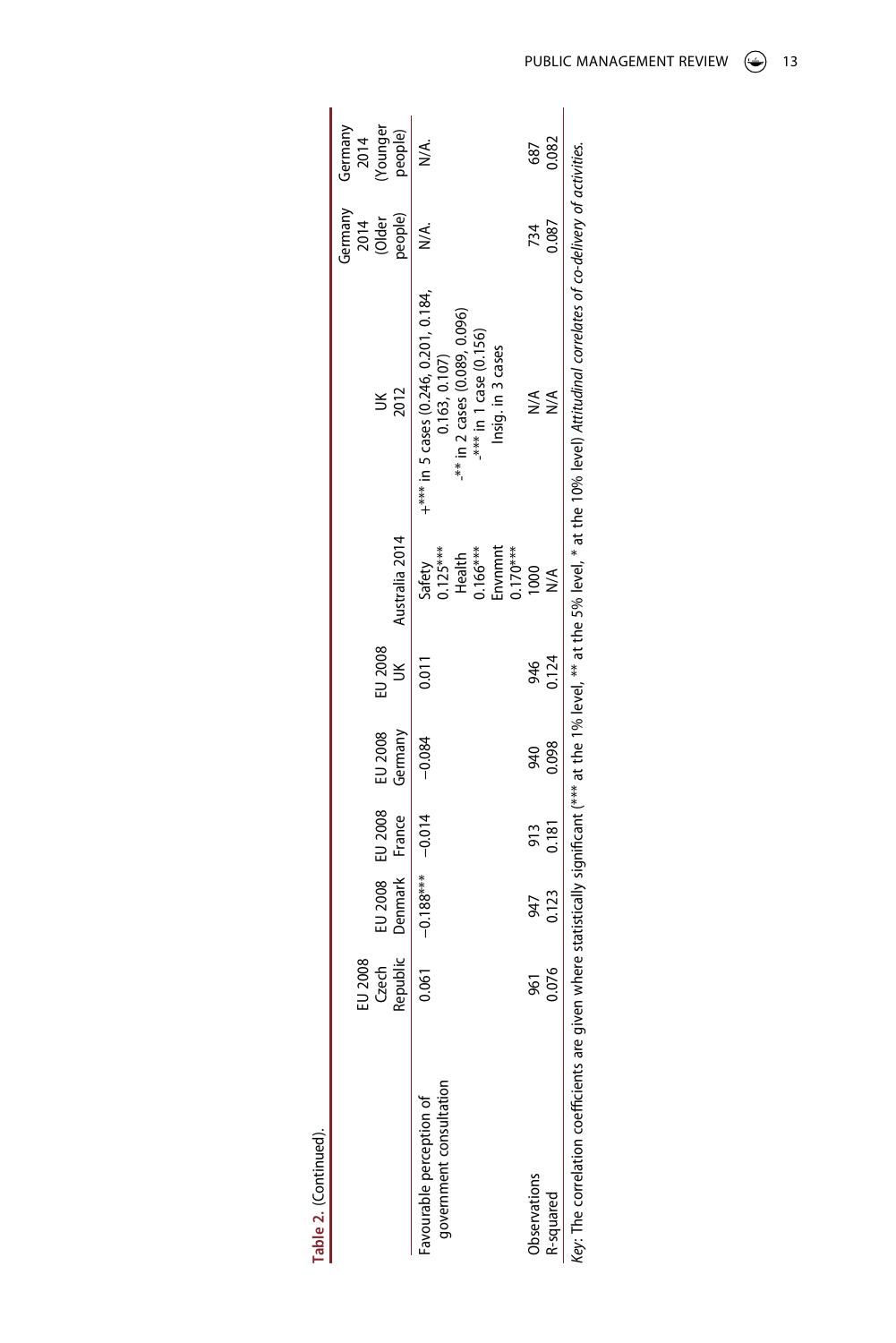also more likely to see a doctor for a health check. They were, however, less likely to tell others not to drop rubbish or let their dog foul the street, or to walk, cycle, and use public transport; or to take care of a sick family member or friend. This reminds us that overall levels of co-production mask many different kinds of behaviour at micro-level, so it is often unhelpful to focus simply on the overall patterns. Similarly, in the UK 2012 study of five local authorities (Bovaird et al. [2016](#page-20-16)), age was either insignificant or actually negatively correlated with individual co-delivery activities. It is also important to recognize that the effect of age is quite small, even where it is statistically significant.

As regards the correlation between gender and co-delivery in [Table 2,](#page-11-0) the EU fivecountry study suggests women are more likely to engage in individual co-delivery (Parrado et al. [2013\)](#page-21-16). This is consistent with widespread evidence that women evidence higher volunteering than men, often through caring responsibilities which involve individual co-production with social or health services. However, this relationship was not strong and this finding was not replicated in most of the other studies (although women in Australia were slightly more likely than men to change their diet or see a doctor).

The urban variable had a small but positive association with individual co-delivery in two of the countries in the EU five-country study but a small negative association with co-delivery for young people in the German study of 2014. In the 2012 UK study, individual co-delivery was lower in the two metropolitan areas than in the two freestanding cities and the rural local authority, but the sample of local authorities was not large enough to test if this difference was statistically significant.

Other demographic variables were only rarely correlated with levels of coproduction. As [Table 2](#page-11-0) shows, education had a weak and inconsistent relationship with co-delivery behaviours, which contrasts with international evidence that participation in general is strongly correlated with level of education. This finding may suggest that the participation literature is highly focused on more deliberative 'participation', rather than the preventative and service delivery behaviours on which we focused. Aspects of economic activity such as unemployment did not have a significant relationship with overall levels of individual co-delivery. Finally, in the UK 2012 study, there was no significant association between levels of coproduction and ethnic background in the four local authority cases for which we have data.

In summary, the results from these studies demonstrate that many of the assumptions which are often held about who co-produces may need to be reconsidered. At least in the field of co-delivery of preventative activities, there are only rather weak (and often insignificant) relationships between the main demographic characteristics and the overall levels of co-production, even when this is broken down to co-delivery in the separate domains of environment, health and community safety. This has important policy implications, as we discuss later.

In the EU five-country study, citizens' sense of self-efficacy was the most consistent and often the strongest correlate of their reported co-delivery behaviours, within all three policy areas and in all five countries, with effects which were especially strong in Denmark, France and the UK (Parrado et al. [2013,](#page-21-16) [Table 2\)](#page-11-0). A similar pattern of positive and significant correlations with self-efficacy was also found in the Australian study. Self-efficacy was also positively and statistically significantly correlated with co-delivery in 8 of the 12 cases in the UK 2012 survey of five local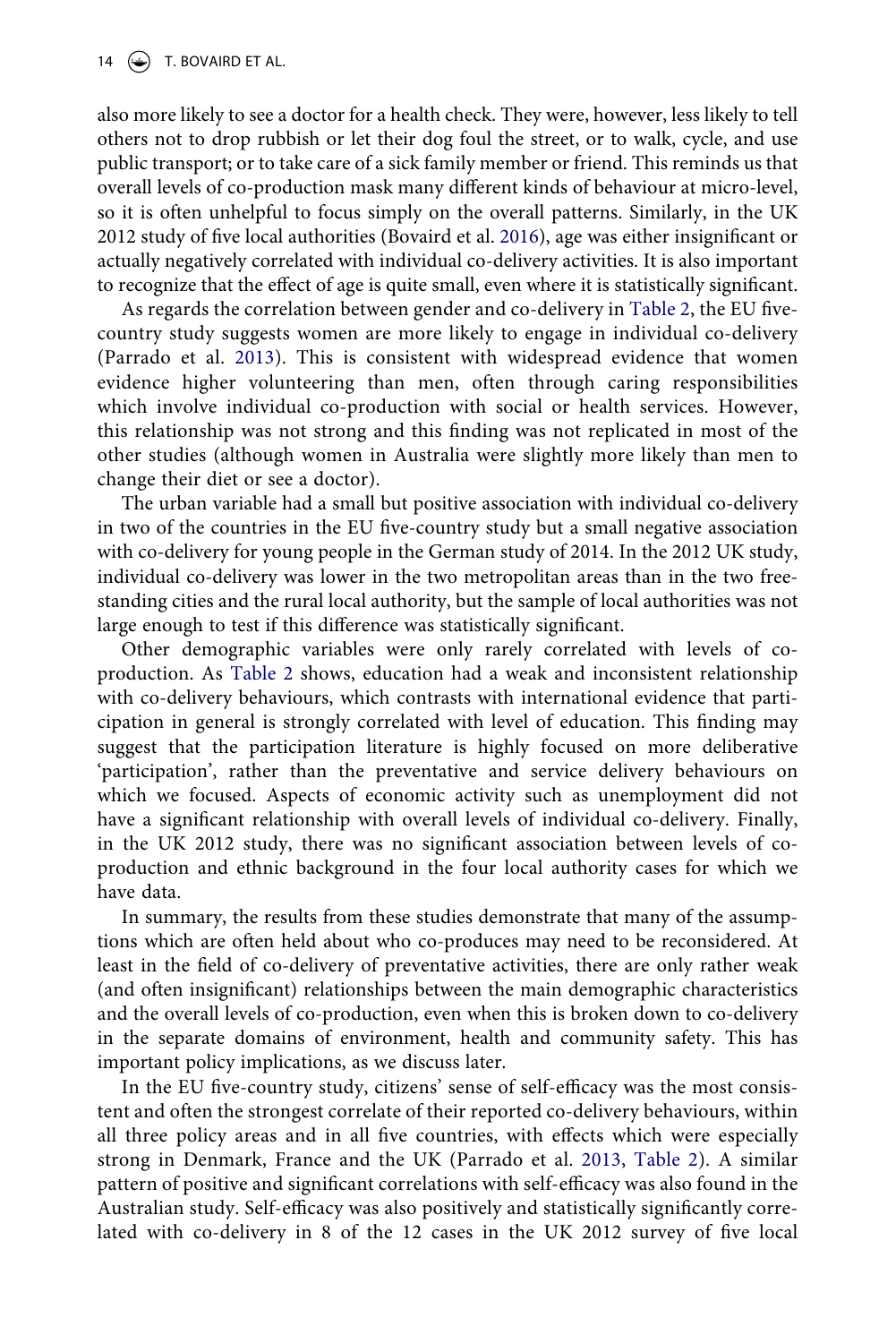authorities and in the 2014 German study of co-delivery of activities for older people and co-delivery of activities for younger people. This is also confirmed by the Wales study by Alonso et al. [\(2019\)](#page-19-8).

In the EU five-country study, dissatisfaction with the perceived conditions (in the environment, community safety, and health) was generally associated with higher co-delivery activities. This was clearly higher in relation to community safety than the other policy areas and it was statistically significant in the case of community safety in Czech Republic, Germany and the UK (Parrado et al. [2013](#page-21-16)). However, in the UK local authority study in 2012, individual co-delivery was only statistically significantly correlated to satisfaction with conditions in three cases out of 11 (two negatively, one positively). These results suggest that this relationship is only likely to have any importance in the policy area of community safety. (The dissatisfaction question was not included in the 2014 surveys in Australia or Germany).

In the EU five-country study, satisfaction with government information was largely positively correlated with co-delivery, although only statistically significant with codelivery overall in Denmark. In the UK five local authority study, there was a positive association between higher co-delivery and satisfaction with information provided in three cases, negative in one case and insignificant in seven cases. In the 2014 survey in Germany, the relationship was again insignificant. But the relationship in the Australian survey was not only positive but highly significant statistically. Still, satisfaction with government information does not appear to be an important correlate of individual co-delivery in most contexts.

Satisfaction with government consultation was statistically significant in the EU study only in the case of Denmark, where it was positive. In the 2012 UK study, it was significant and positive in 5 cases but significant and negative in 3 cases, and insignificant in 3 cases. In the Australian survey, the correlation was again positive and highly significant statistically in all three policy areas. But in the German survey of 2014, the correlation was insignificant. Satisfaction with government consultation, therefore, appears to be positively correlated to individual co-delivery but not in a very strong or consistent way across contexts.

We expected dissatisfaction with government performance in relation to a policy area to be an important motivator of co-production in that policy area and, indeed, we found in the EU study that government performance was negatively correlated to individual co-production in all countries (although not statistically significant in France). However, in Australia, two out of three relationships were statistically significant and weakly positive. In the UK five local authority study in 2012, concern with unsatisfactory government response was not statistically correlated to co-delivery levels in most cases (6 out of 11), and in the significant cases it was sometimes negatively, sometimes positively correlated. In the 2014 Germany study it was generally an insignificant factor – but there was a positive significant relationship between co-delivery of activities with younger people and a kindred variable, namely satisfaction with government opportunities for people to help younger people. Overall, then there are grounds for expecting that dissatisfaction may play a role in encouraging codelivery of preventative activities, but clearly this does not happen in all contexts.

Finally, in two of the studies reported here several other variables were tested. In three out of the five local authority sites in the 2012 UK study (Bovaird et al. [2016](#page-20-16)) the research probed the extent to which 'nudges' to respondents affected their responses on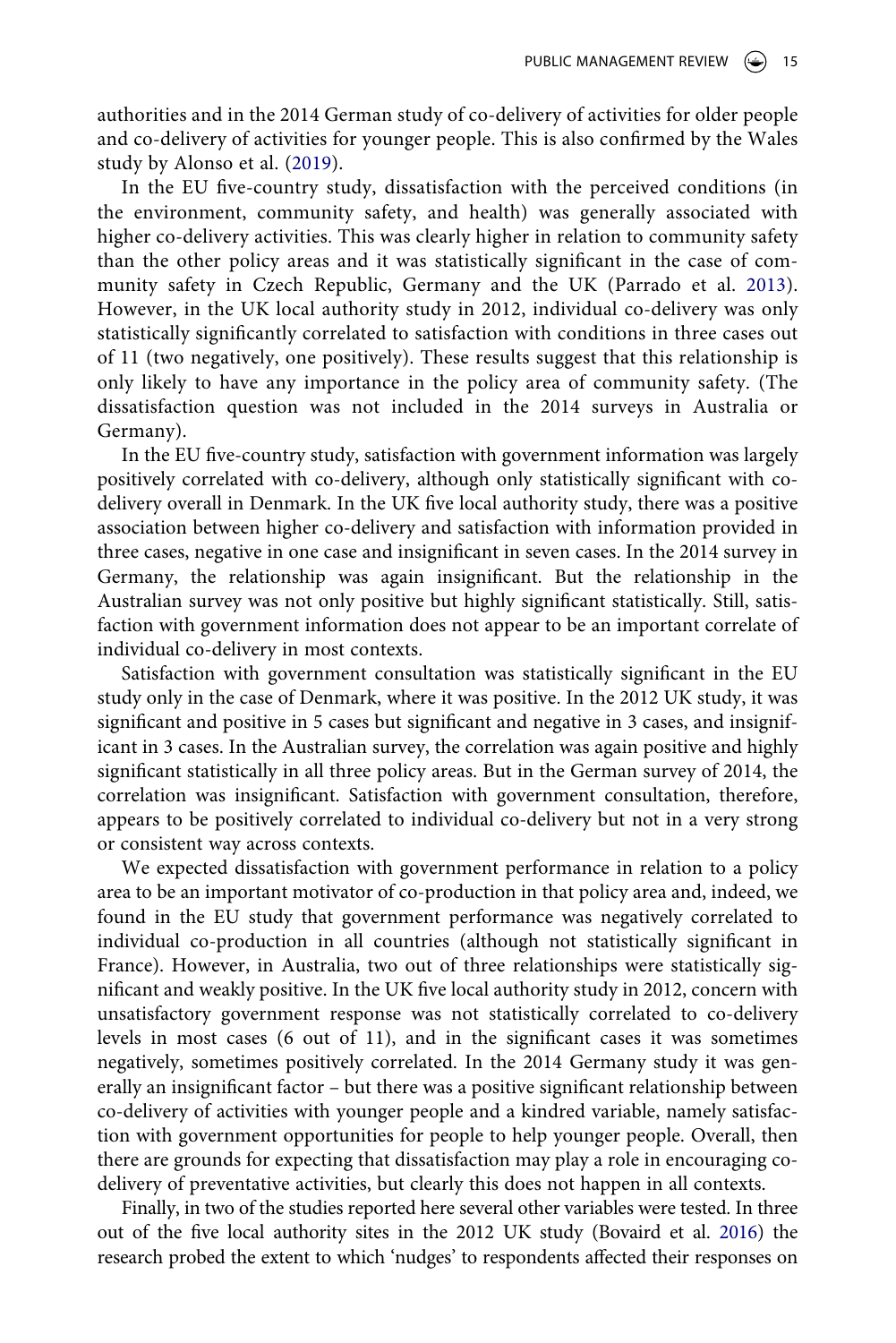co-production, using information-based nudges agreed in advance with the local authorities and phrased to be relevant to the local situation. The results indicated that these nudges generally had only a weak capacity to make a difference to the level of coproduction, although they were probably more effective in encouraging collective than individual co-production responses. In the 2014 German study (Löffler et al. [2015\)](#page-21-17), several variables on the level of trust were tested (both trust in other people generally and trust in local people) and a positive correlation was found with perceived improvements to the quality of life of younger and older people (respectively) but the level of influence was low. No attempt was made in this study, however, to assess the 'trustability' of other actors, a factor which clearly plays a major role in the extent to which trust is a desirable factor.

## **Conclusions**

We have integrated and reported here on a range of international surveys about the codelivery of preventative activities by citizens, activities that may reduce the need for public services and/or improve achievement of publicly-desired outcomes. These studies look at the ways people behave in key areas of their life and how they take steps to cope with problems which arise (including detecting, reporting, dealing with and recovery from these problems), as part of their everyday lives, but working alongside public services.

The empirical results across six countries are based largely on the same survey methodology. Although there are differences in methodological details, the results do seem to be quite consistent on many of the key issues and to have important and highly relevant lessons for public services across a wide range of contexts (including widely differing countries and public services). The consistency of these results suggests that they should be taken seriously by policymakers in designing (co-designing) their policies to promote co-production with service users and citizens.

First, the level of co-delivery activities in all of the surveys tends to be high. In every country where the surveys were prefaced by focus group discussions, the levels of codelivery reported by citizens in their survey responses were rather higher than expected by professionals participating in the focus groups. This suggests not only that codelivery is important but also that it is underestimated by many of the actors in public services. Although there are again differences in detail between countries, this finding seems to apply to most, if not all, countries studied here. Why the Australian sample reported higher levels of co-delivery than their European counterparts on nearly all measures, and why the Danish sample in 2008 was at the lower end of the spectrum, are questions which we are not yet able to answer – but even in Denmark the level of codelivery was not much lower than in the other countries. What does seem clear is that there is no simple relationship between the levels of co-delivery reported and the state structure, administrative culture or civil society context, as discussed earlier.

Second, the level of co-delivery tends to differ between service areas. Specifically, it seems often to be higher in environmental issues and rather less in relation to community safety, with more variation between countries in relation to health. This raises the question as to which characteristics of these services have led to these differences but there have not yet been substantial quantitative surveys of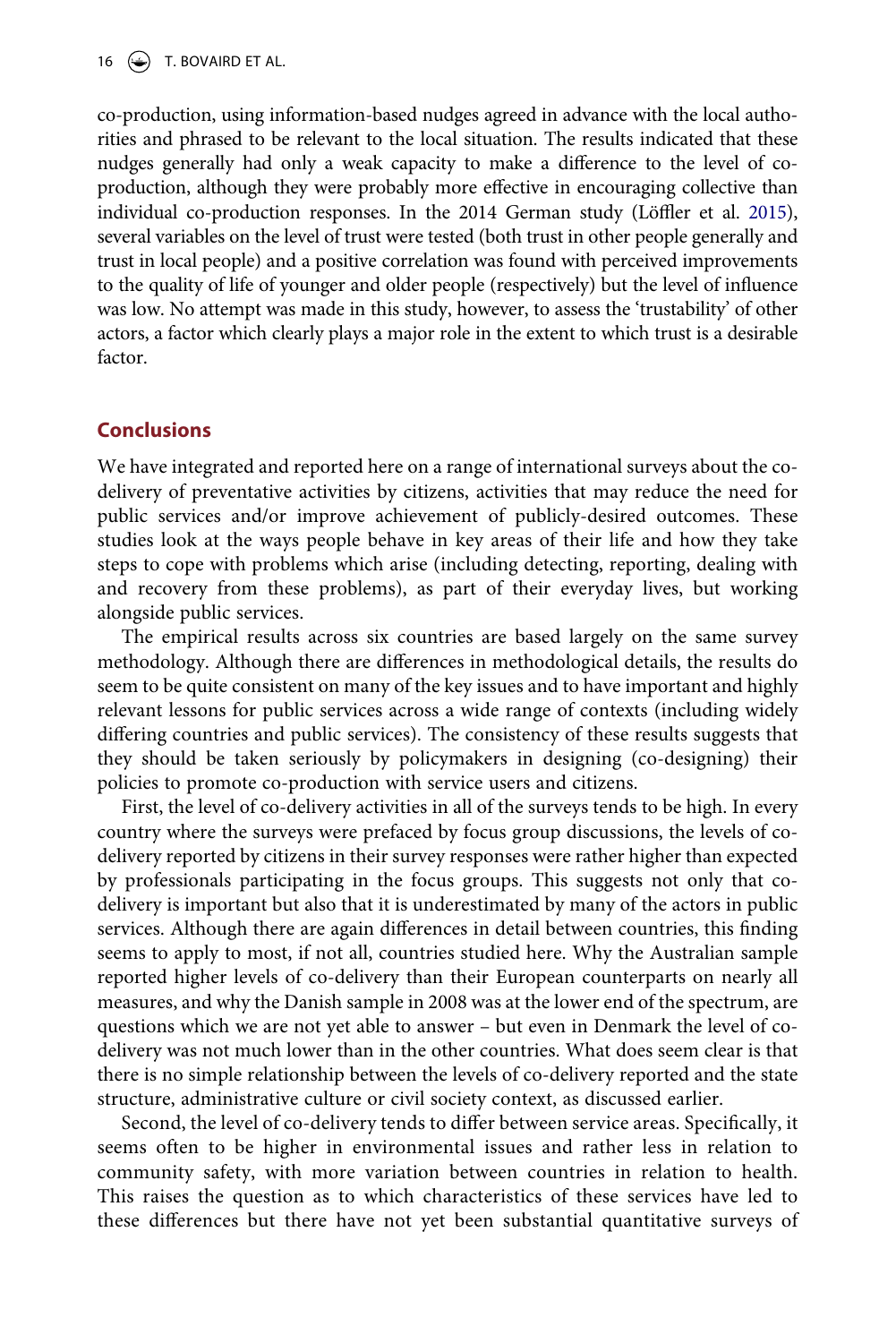a wider range of services which would allow this question to be answered – and it may be that varying the questionnaire items included for each service area might change this finding.

Third, individually undertaken co-delivery activities appear to be considerably higher in volume than co-delivery which involves interacting with other people. As (Alford and Yates [2016,](#page-19-7) 164) concluded: 'although the idea of "co-production" conjures up the idea of people doing things together, and perhaps sharing the "products" once they are produced, it actually appears that the more popular activities involve doing things alone, and privately "consuming" the results', although, of course, most of these activities could have significant impact on public value. This finding applies across almost all countries and all service areas. It provides a challenge to public services, where there are reasons for believing that collectively-undertaken codelivery, if it could be more successfully promoted, might have more impact on publicly-desired outcomes. The implication is that governments should recognize that citizens engage most often with activities that they can perform on their own, or at least not in a coordinated manner with other citizens or government professionals. In certain areas such as health and social care, where collectively undertaken codelivery provides additional benefits such as increased wellbeing through social contact, this tendency needs to be tackled head-on so that collective action can be increased.

Fourth, although 'co-production of public services involves some kind of reciprocal relationship between the government organisation in question and the citizens or clients contributing time and effort' (Alford and Yates [2016](#page-19-7), 170), the survey findings in most countries and in most service areas suggest that levels of co-delivery are not strongly associated with satisfaction or dissatisfaction with public services, public consultation or being provided with adequate information about services.

Fifth, the level of citizen self-efficacy has emerged from all studies as strongly associated with levels of individual co-delivery, although this relationship was somewhat weaker in the Australian survey. While this opens up a number of potentially important avenues for public intervention, we need to be cautious, since the direction of causation has not yet been clarified. Does a belief that citizens make a difference lead people to engage in more co-delivery (so government policy should promote the belief in self-efficacy) or does co-delivery lead to a belief in self-efficacy (so that promotion of self-efficacy is not relevant as a co-production policy tool)?

<span id="page-16-0"></span>Sixth, most demographic variables do not have a consistent or strong relationship with the level of co-delivery. Age was shown to have a significant positive effect in a number of studies, particularly in community safety, but the effect size was generally weak and it was also often non-significant. Similarly, women were shown in a number of studies to be significantly more likely than men to be involved in co-delivery but the relationship was weak and often insignificant. The other demographic variables (education level, ethnicity, urban/rural location) were rarely of any importance. This is rather different from results from the public participation and citizen engagement literature (see, for example, Michels and De Graaf [2010](#page-21-18)) and suggests that governments should not make any assumptions about who is likely to (and who is not likely to) get involved in co-delivery, at least in regard to preventative activities. It is likely that prejudices about who to approach in prevention initiatives are inhibiting more than they are promoting co-delivery. This has clear lessons for policy approaches to current major issues, such as pandemics and climate-related emergencies; for example,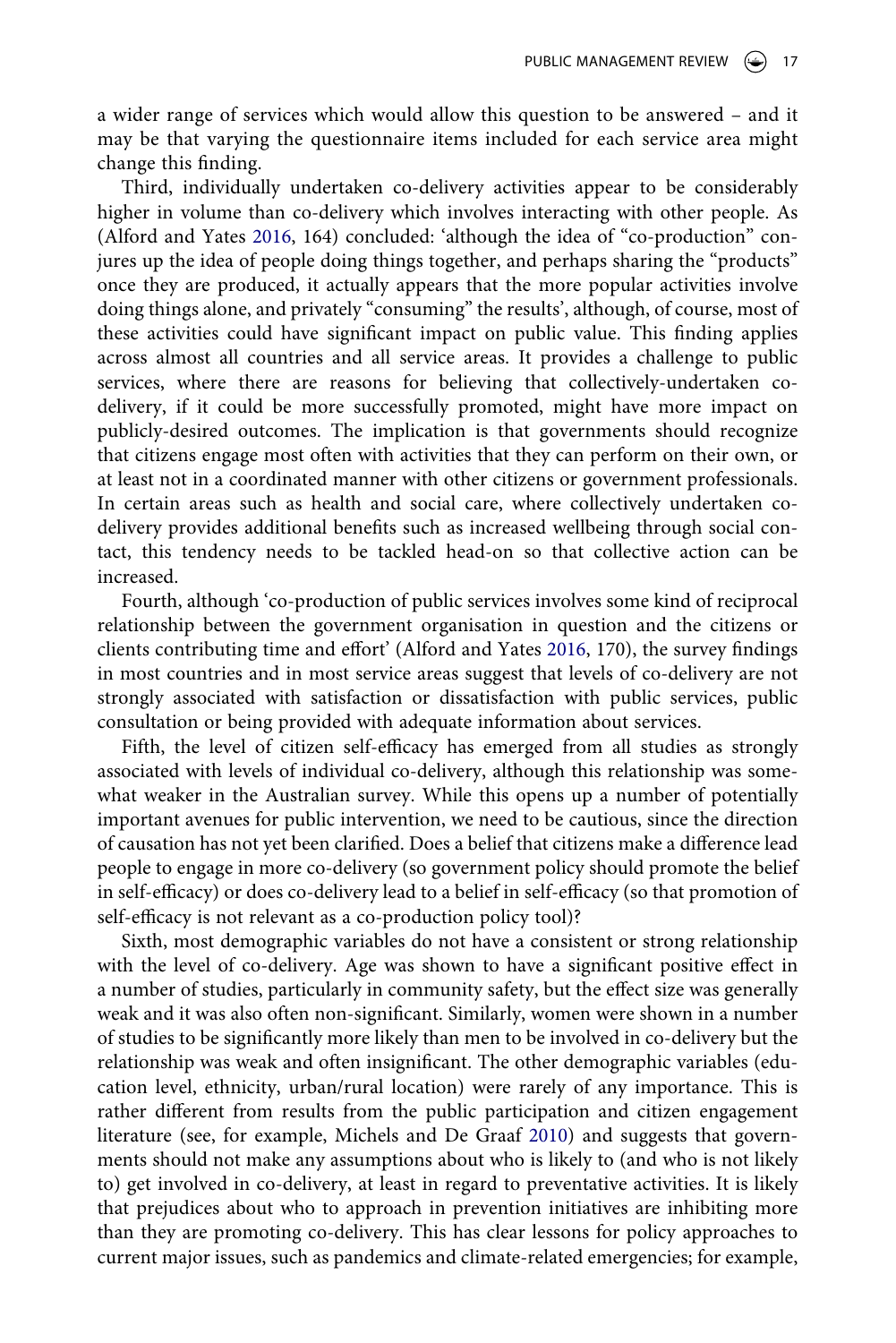recent UK research demonstrates that people from a black and minority ethnic (BAME) background reported they were more likely to adopt the ten preventive behaviours towards Covid-19 that they rated most highly than did the White British ethnic category (Breakwell, Fino, and Jaspal [2021\)](#page-20-19).

<span id="page-17-0"></span>Finally, these findings sometimes confirm and sometimes challenge the results from the literature on co-production which are based on qualitative research. For example, the clear result that demographic variables do not play a major role in influencing the level of co-delivery activities in any of the three outcome areas is at variance with some previous studies. However, this finding can be explained by the fact that qualitative studies themselves have generally been relatively small scale and have often come to conflicting conclusions about the role of demographics – in such situations, quantitative studies have the advantage of larger numbers which can pick up the more general picture. However, the quantitative studies reported in this paper were partly designed on the basis of thorough qualitative research (mainly through focus groups in each country) and subsequent qualitative research helped to interpret the results (mainly through feedback seminars and conferences in the countries concerned). The importance of interweaving qualitative and quantitative research as complementary approaches is therefore plain.

In line with this point, it is important to note that, in interpreting the figures on levels of co-delivery and their correlates, some contextual issues need to be recognized, as highlighted by Alonso et al. [\(2019\)](#page-19-8). For example, one contextual factor which may be more important than represented in this analysis is the quality of local public services – for example, the low proportion of respondents in Denmark taking care of sick or elderly may be explained by the high quality of relevant public services in that country. While we have examined perceptions of public services, we know that these perceptions can be considerably at variance with more objective indicators, especially since perceptions are so bound up with expectations.

Similarly, our analysis may under-represent the effects of the level of underlying problems – e.g. the low proportion of respondents reporting crimes to the police in Germany, compared to the high level in the UK, may reflect relative crime rates in the two countries. In future research it would also be useful to probe fear of crime on the part of respondents.

<span id="page-17-2"></span><span id="page-17-1"></span>Finally, the limitations of these studies have to be recognized. They have so far only explored some of the key outcome areas of public policy. There are also limitations to the phone-based methodology of the surveys used so far, as these do not achieve fully randomized samples. The design of the surveys will no doubt be greatly improved in the light of the results so far achieved, especially where qualitative evidence can be gathered as part of the survey design and refinement process (which was possible for only some of the studies reported here). As Alford and Yates [\(2016](#page-19-7), 171) suggest, potentially fruitful avenues for future research will be to look more closely at the 'production processes' to analyse whether co-delivery activities relate to inputs, processes, outputs, or outcomes; to probe whether factors may have an impact that is not merely additive; to investigate the relationship between self-efficacy and more finely grained motivations, such as intrinsic rewards, social affiliation, or moral purposes; and to explore more fully the relationship between co-delivery and trust in government and in other actors. The latter is particularly important in the context of the significant preventative co-delivery behaviours required to limit the spread of Covid-19, as suggested by O'Flynn ([2021\)](#page-21-19). Moreover, using the framework recently adopted by Lindenmeier et al. ([2021](#page-20-20)), similar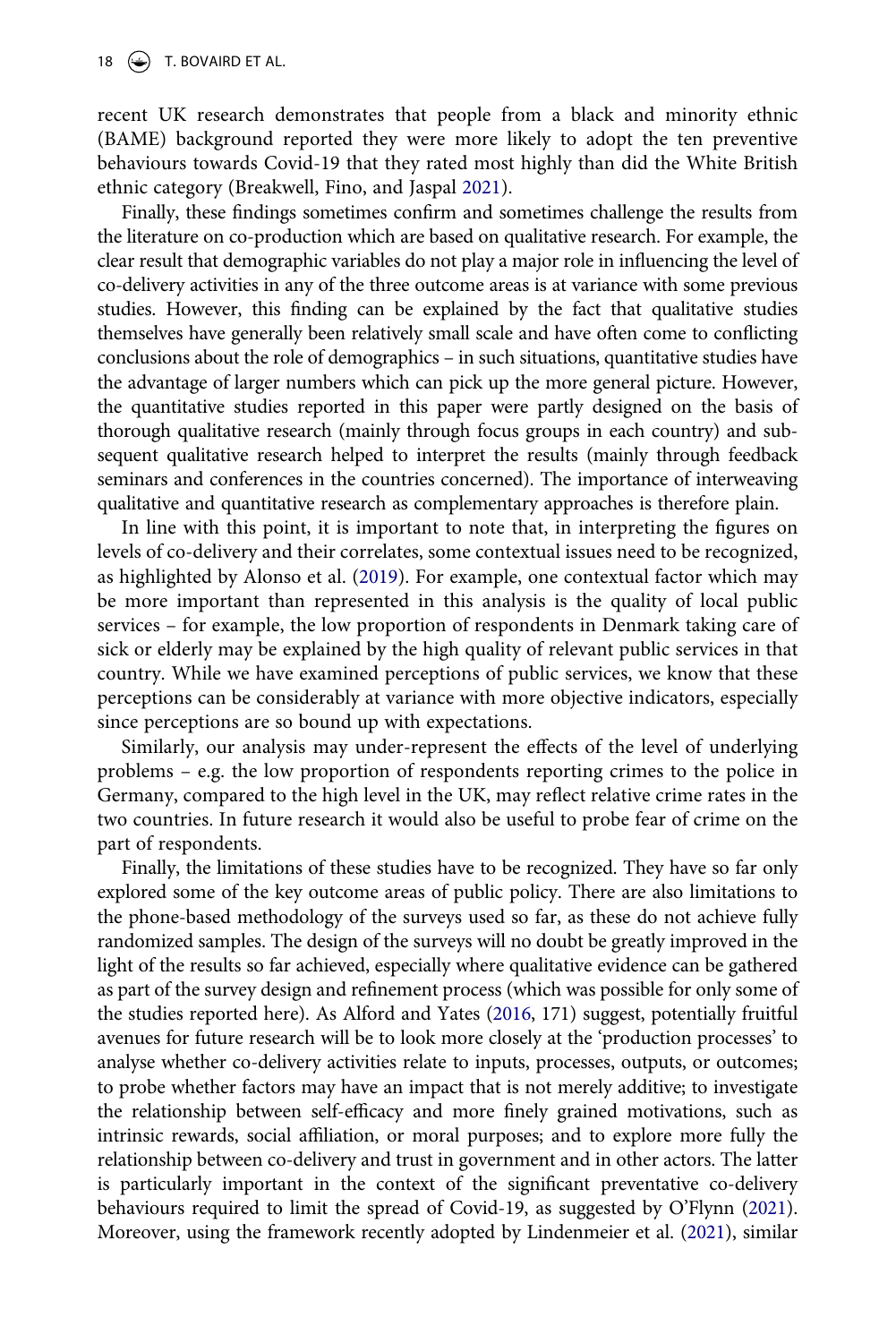quantitative research is now needed into those aspects of economic, social and political co-production which do not involve co-delivery, specifically the other three of the 'Four Cos' (Loeffler [2021\)](#page-20-4) – co-commissioning, co-design and co-assessment.

However, we would suggest that the greatest contribution of these studies to date has been to demonstrate how limited has been our previous understanding of the processes by which public services achieve improvements to the outcomes experienced by citizens. In particular, they highlight how much contribution is being made 'behind the scenes' by citizens in a wide variety of ways, and the scope for making much more appropriate use of citizen capabilities, resources and strengths in the future, in a way which may genuinely transform public services and the achievement of publicly-desirable outcomes.

## **Disclosure statement**

No potential conflict of interest was reported by the author(s).

#### **Notes on contributors**

*Prof. Tony Bovaird* is Emeritus Professor of Public Management and Policy at INLOGOV, University of Birmingham and Chief Executive of the non-profit organization *Governance International*. His research covers strategic and performance management, evaluation of public services and governance, and user and community co-production. He has advised the UK Parliament, the Cabinet Office and other UK government departments, Scottish and Welsh Governments and many local authorities and public bodies. He has undertaken research for UK Research Councils, European Commission, OECD, UK government departments and many UK and international public bodies. He has served on the Editorial Boards of *Public Administration Review, International Public Management Journal and International Review of Administrative Sciences*. He is co-editor (with Elke Loeffler) of *The Palgrave Handbook of Co-production of Public Services and Outcomes* (Palgrave Macmillan 2021) and *Public Management and Governance* (Routledge, 3rd edition 2016)

*Dr.* **Elke Loeffler** is Associate Dean (Impact) and Senior Lecturer in Strathclyde Business School at the University of Strathclyde in Glasgow and Non-Executive Director of the non-profit organization Governance International, as well as Associate of INLOGOV at Birmingham University. Her research covers user and community co-production, public governance, performance and quality management. She has undertaken research for UK Research Councils, the European Commission, UNDP, OECD and many national agencies. She has led the development of the Governance International Good Practice Hub with more than 70 international case studies and co-delivered the Governance International Co-Production Star toolkit in many local and public authorities. She serves on the Editorial Boards of *International Review of Administrative Sciences* and *Public Money and Management*. She has recently published the monograph *Co-production of Public Services and Outcomes* (Palgrave Macmillan 2021) and is co-editor (with Tony Bovaird) of *The Palgrave Handbook of Co-production of Public Services and Outcomes* (Palgrave Macmillan 2021) and *Public Management and Governance* (Routledge, 3rd edition 2016).

*Dr.* **Sophie Yates** is a Postdoctoral Fellow at the Public Service Research Group, School of Business, UNSW Canberra, and was previously a Research Fellow at the Australia and New Zealand School of Government. Sophie has published on various public administration and public policy topics, and has won several national and international awards for her PhD and publications and has won several national and international awards for her PhD and publications. She is on the Editorial Board of *Public Management Review* and is the Social Media Editor of the *Australian Journal of Public Administration*.

*Prof. Gregg Van Ryzin*, PhD, is a professor in the School of Public Affairs and Administration (SPAA), Rutgers University, Newark, USA. His work applies experimental and behavioural methods to various issues in public management, including citizen satisfaction, co-production, performance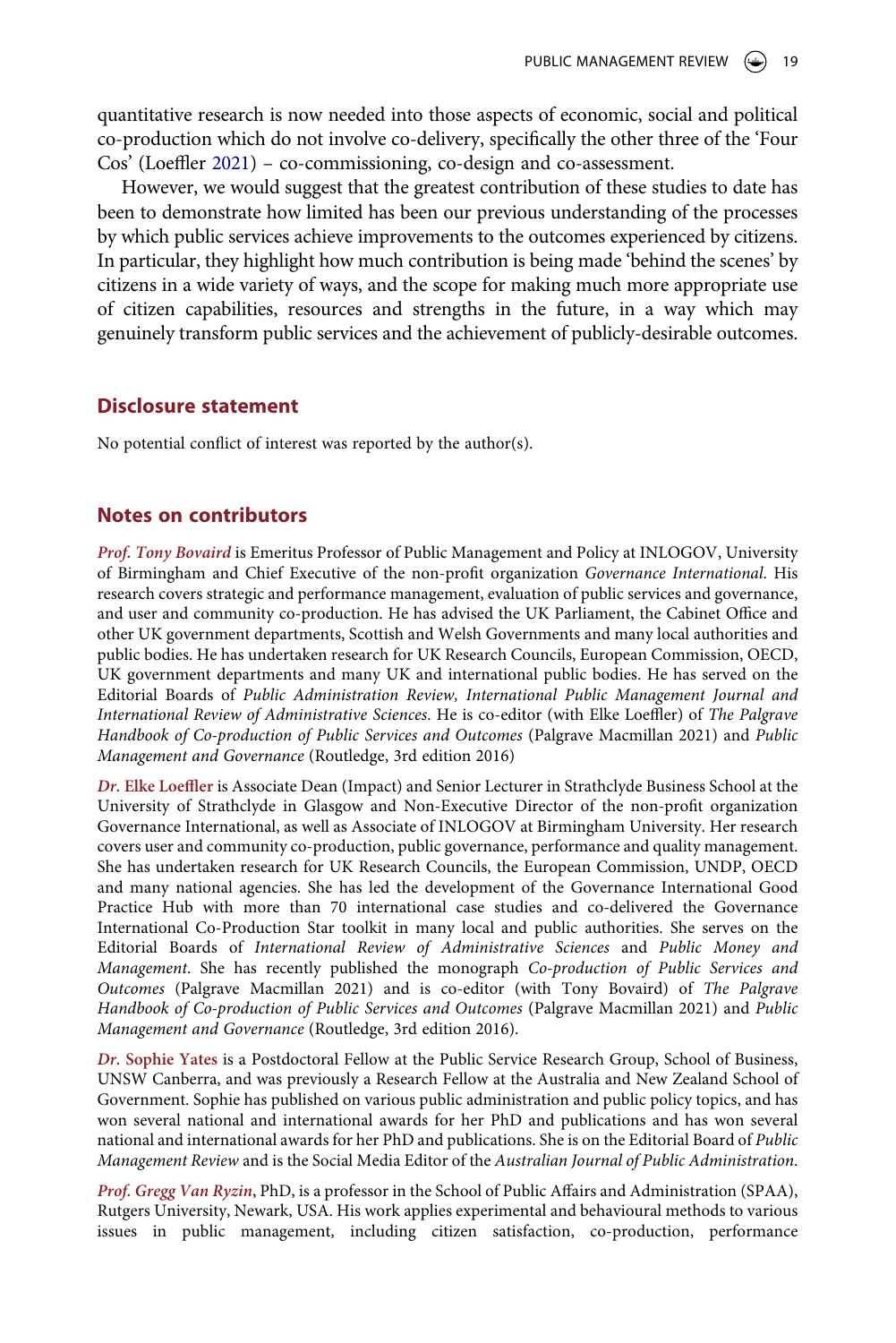20  $\left(\rightarrow\right)$  T. BOVAIRD ET AL.

measurement, and representative bureaucracy. He is author (with Dahlia Remler) of *Research Methods in Practice* (SAGE) and editor (with Oliver James and Sebastian Jilke) of *Experiments in Public Management Research* (Cambridge).

*Prof. John Alford* is Honorary Professorial Fellow at the Melbourne School of Government, after retiring in 2017 from his role as Professor of Public Sector Management at the Australia and New Zealand School of Government (ANZSOG) and at Melbourne Business School (MBS). As Foundation Professor at ANZSOG, Professor Alford was a key figure in building the School's high teaching quality, its focus on practically relevant research and its collaborative relationships with partner governments and universities. In recognition of his role in building its extensive collection of over 200 teaching cases, ANZSOG named the John L Alford Case Library after him. He is a National Fellow and Life Member of the Institute of Public Administration Australia. He has published in a wide range of international journals, focusing on strategic management, wicked problems, public value and public managers' political astuteness. His numerous books have won many awards and his 2014 book, with Janine O'Flynn: *Rethinking Public Service Delivery: Managing with External Providers* (Palgrave Macmillan), was judged Best Public Management Book of the Year by the Academy of Management. His editorial board memberships include the *American Review of Public Administration, Public Management Review*, and the *Journal of Strategic Contracting and Negotiation*.

#### **ORCID**

*Sophie Yates* http://orcid.org/0000-0003-1912-8509 *Gregg Van Ryzin* http://orcid.org/0000-0003-4107-5319

## **References**

- <span id="page-19-5"></span>Ackerman, J. [2012](#page-3-0). "From Co-production to Co-governance." In *New Public Governance, the Third Sector and Co-Production*, edited by V. Pestoff, T. Brandsen, and B. Verschuere, 101–127. London: Routledge.
- <span id="page-19-0"></span>Alford, J. [2002](#page-0-4). "Why Do Public-Sector Clients Co-produce? Toward a Contingency Theory." *Administration & Society* 34 (1): 32–56. <https://doi.org/10.1177/0095399702034001004>.
- <span id="page-19-1"></span>Alford, J. [2009](#page-0-4). *Engaging Public Sector Clients. From Service Delivery to Co-production*. London: Palgrave 2009.
- <span id="page-19-3"></span>Alford, J. [2016.](#page-0-5) "Co-production, Interdependence and Publicness: Extending Public Service Dominant Logic." *Public Management Review* 18 (5): 673–691. [https://doi.org/10.1080/14719037.2015.](https://doi.org/10.1080/14719037.2015.1111659) [1111659](https://doi.org/10.1080/14719037.2015.1111659) .
- <span id="page-19-7"></span>Alford, J., and S. Yates. [2016.](#page-4-0) "Co-Production of Public Services in Australia: The Roles of Government Organisations and Co-Producers." *Australian Journal of Public Administration*  75 (2): 159–175. doi:[10.1111/1467-8500.12157](https://doi.org/10.1111/1467-8500.12157).
- <span id="page-19-8"></span>Alonso, J.M., R. Andrews, J. Clifton, and D. Diaz-Fuentes. [2019.](#page-10-0) "Factors Influencing Citizens' Coproduction of Environmental Outcomes: A Multi-Level Analysis." *Public Management Review*  21 (11): 1620–1645. doi:[10.1080/14719037.2019.1619806.](https://doi.org/10.1080/14719037.2019.1619806)
- <span id="page-19-2"></span>Bovaird, T. [2007](#page-0-4). "Beyond Engagement and Participation – User and Community Co-production of Public Services." *Public Administration Review* 67 (5): 846–860. doi:[10.1111/j.1540-](https://doi.org/10.1111/j.1540-6210.2007.00773.x) [6210.2007.00773.x.](https://doi.org/10.1111/j.1540-6210.2007.00773.x)
- <span id="page-19-4"></span>Bovaird, T., and E. Loeffler. [2013](#page-1-0). "We're All in This Together: Harnessing User and Community Coproduction of Public Outcomes." In *Making Sense of the Future: Do We Need a New Model of Public Services?*, edited by C. Staite, 1-13Birmingham: INLOGOV, University of Birmingham. Available at: [https://www.birmingham.ac.uk/Documents/college-social-sciences/government-society/inlo](https://www.birmingham.ac.uk/Documents/college-social-sciences/government-society/inlogov/publications/2013/chapter-4-bovaird-loeffler.pdf) [gov/publications/2013/chapter-4-bovaird-loeffler.pdf](https://www.birmingham.ac.uk/Documents/college-social-sciences/government-society/inlogov/publications/2013/chapter-4-bovaird-loeffler.pdf) )
- <span id="page-19-6"></span>Bovaird, T. [2021](#page-3-1). "Attributing outcomes to social policy interventions – 'gold standard' or 'fool's gold' in public policy and management?" *Social Policy and Administration* 48(1): 1–23. [https://doi.org/](https://doi.org/10.1111/j.1467-9515.2012.00869.x) [10.1111/j.1467-9515.2012.00869.x](https://doi.org/10.1111/j.1467-9515.2012.00869.x) .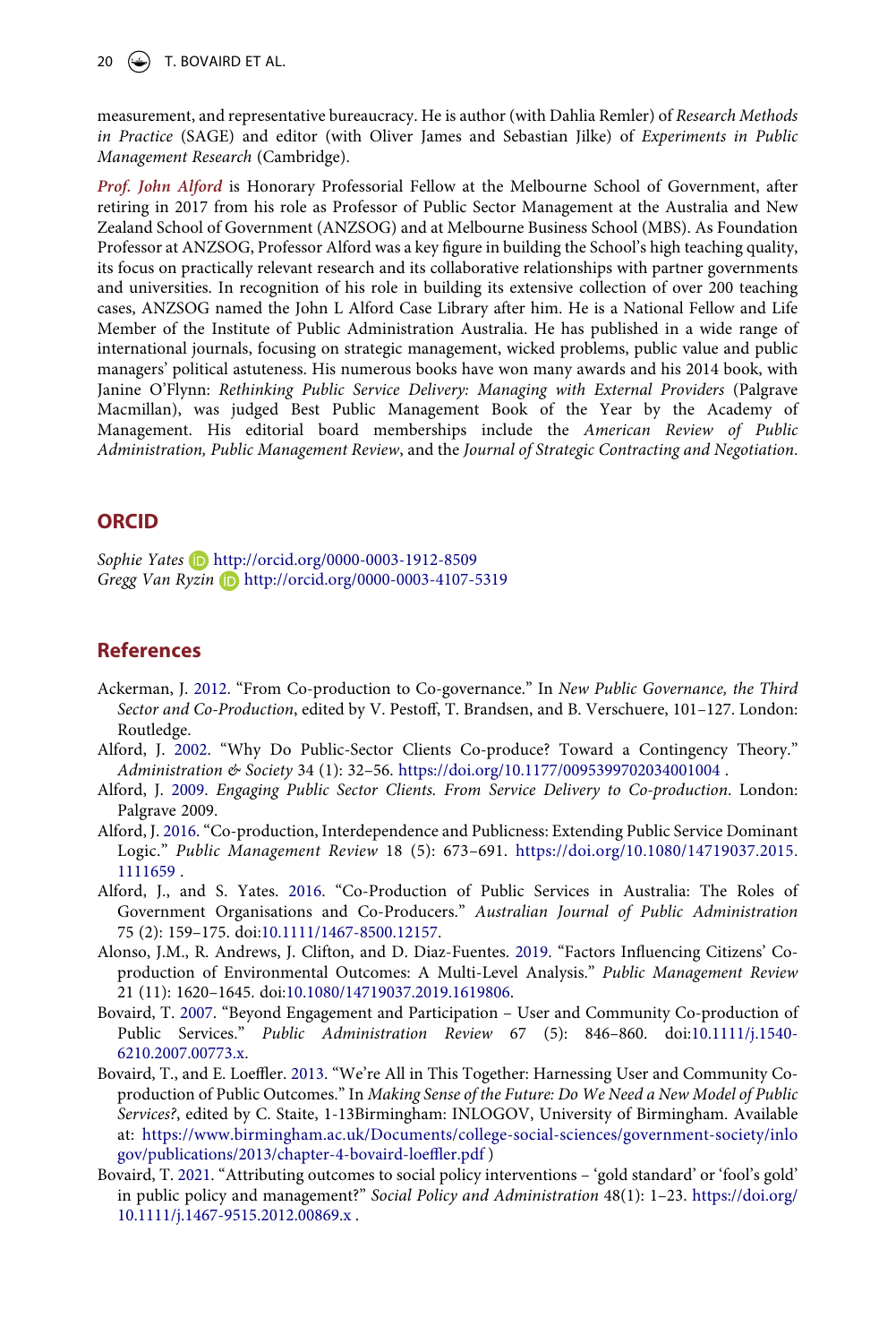- <span id="page-20-16"></span>Bovaird, T., G. Stoker, L. Loeffler, T. Jones, and M. Pinilla Roncancio. [2016.](#page-4-1) "Activating Collective Coproduction for Public Services: Influencing Citizens to Participate in Complex Governance Mechanisms." *International Review of Administrative Sciences* 82 (1): 241–252. doi:[10.1177/](https://doi.org/10.1177/0020852314566009) [0020852314566009](https://doi.org/10.1177/0020852314566009).
- <span id="page-20-17"></span>Bovaird, T., G. Van Ryzin, E. Loeffler, and S. Parrado. [2015.](#page-4-2) "Activating Citizens to Participate in Collective Co-Production of Public Services." *Journal of Social Policy* 44 (1): 1–23. doi:[10.1017/](https://doi.org/10.1017/S0047279414000567) [S0047279414000567](https://doi.org/10.1017/S0047279414000567).
- <span id="page-20-2"></span>Brandsen, T., and M. Honingh. [2016](#page-0-5), "Distinguishing Different Types of Coproduction: A Conceptual Analysis Based on the Classical Definitions." *Public Administration Review* 76: 427–435. [https://doi.](https://doi.org/10.1111/puar.12465) [org/10.1111/puar.12465](https://doi.org/10.1111/puar.12465) .
- <span id="page-20-3"></span>Brandsen, T., B. Verschuere, and T. Steen, eds. [2018.](#page-0-6) *Co-Production and Co-Creation: Engaging Citizens in Public Services*. ISBN 9780367735012.
- <span id="page-20-19"></span>Breakwell, G.M., E. Fino, and R. Jaspal. [2021.](#page-17-0) "COVID-19 Preventive Behaviours in White British and Black, Asian and Minority Ethnic (BAME) People in the UK." *Journal of Health Psychology*  135910532110172. doi:[10.1177/13591053211017208](https://doi.org/10.1177/13591053211017208).
- <span id="page-20-14"></span>Brudney, J. L., and R.E. England. [1983.](#page-4-3) "Toward a Definition of the Coproduction Concept."*Public Administration Review,*43(1): 59–65. <https://doi.org/10.2307/975300> .
- <span id="page-20-7"></span>Cepiku, D., F. Giordano, T. Bovaird, and E. Loeffler. [2021.](#page-0-7) "Managing the Covid-19 Pandemic—from a Hospital-centred Model of Care to a Community Co-production Approach." *Public Money and Management* 41 (1): 77–80. doi:[10.1080/09540962.2020.1821445](https://doi.org/10.1080/09540962.2020.1821445).
- <span id="page-20-9"></span>Cepiku, D., M. Marsilio, M. Sicilia, and M. Vainieri. [2020](#page-1-1). *The Co-production of Public Services*. London: Palgrave Macmillan.
- <span id="page-20-6"></span>Hall, J.L., S.M. Zavattaro, R.P. Battaglio, and M.W. Hail. [2020.](#page-0-7) "Global Reflection, Conceptual Exploration, and Evidentiary Assimilation: COVID-19 Viewpoint Symposium Introduction." *Public Administration Review* 80 (4): 590–594. doi:[10.1111/puar.13261](https://doi.org/10.1111/puar.13261).
- <span id="page-20-13"></span>Hallsworth, M., and E. Kirkman. [2020.](#page-3-2) *Behavioral Insights*. Cambridge, MA: MIT Press.
- <span id="page-20-8"></span>Haxeltine, A., B. Pel, J. Wittmayer, A. Dumitru, R. Kemp, and F. Avelino. [2017](#page-1-2). "Building a Middle-range Theory of Transformative Social Innovation; Theoretical Pitfalls and Methodological Responses." *European Public and Social Innovation Review* 2 (1): 59–77. doi:[10.31637/epsir.17-1.5](https://doi.org/10.31637/epsir.17-1.5).
- <span id="page-20-18"></span>Hummelsheim, D., H. Hirtenlehner, J. Jackson, and D. Oberwittler. [2011](#page-9-0). "Social Insecurities and Fear of Crime: A Cross-National Study on the Impact of Welfare State Policies on Crime-Related Anxieties." *European Sociological Review* 27 (3): 327–345. doi:[10.1093/esr/jcq010.](https://doi.org/10.1093/esr/jcq010)
- <span id="page-20-1"></span>Jakobsen, M. [2012.](#page-0-8) "Can Government Initiatives Increase Citizen Coproduction? Results of a Randomized Field Experiment." *Journal of Public Administration Research and Theory* 23 (1): 27–54. doi:[10.2307/23321083.](https://doi.org/10.2307/23321083)
- <span id="page-20-10"></span>Jakobsen, M., and S.C. Andersen. [2013](#page-1-3). "Coproduction and Equity in Public Services." *Public Administration Review* 73 (5): 704–713. doi:[10.1111/puar.12094.](https://doi.org/10.1111/puar.12094)
- <span id="page-20-12"></span>John, P., S. Cotterill, A. Moseley, L. Richardson, G. Smith, G. Stoker, and C. Wales. [2013](#page-3-2). *Nudge, Nudge, Think, Think: Experimenting with Ways to Change Citizen Behaviour*. London: Bloomsbury Academic.
- <span id="page-20-11"></span>Kang, S., and G.G. Van Ryzin. [2019.](#page-1-4) "Coproduction and Trust in Government: Evidence from Survey Experiments." *Public Management Review* 21 (11): 1646–1664. doi:[10.1080/14719037.2019.1619812.](https://doi.org/10.1080/14719037.2019.1619812)
- <span id="page-20-20"></span>Lindenmeier, J., A-K. Seemann, O. Potluka, and G. von Schnurbein. [2021](#page-17-1). "Co-production as a Driver of Client Satisfaction with Public Service Organizations: An Analysis of German Day-care Centres." *Public Management Review* 23 (2): 210–232. doi:[10.1080/14719037.2019.1674366](https://doi.org/10.1080/14719037.2019.1674366).
- <span id="page-20-0"></span>Loeffler, E. [2009.](#page-0-8) *A Future Research Agenda for Co-Production: Overview Paper*. Swindon: Local Authorities Research Council Initiative.
- <span id="page-20-4"></span>Loeffler, E. [2021.](#page-0-6) *Co-Production of Public Services and Outcomes*. Cham: Palgrave Macmillan.
- <span id="page-20-5"></span>Loeffler, E., and T. Bovaird, eds. [2021](#page-0-6). *The Palgrave Handbook of Public Services and Outcomes*. Cham: Palgrave Macmillan.
- <span id="page-20-15"></span>Loeffler, E., T. Bovaird, S. Parrado, and G. Van Ryzin. [2008.](#page-4-4) "*"If You Want to Go Fast, Walk Alone. If You Want to Go Far, Walk Together": Citizens and the Co-Production of Public Services*." Report to the EU Presidency. Paris: Ministry of Finance, Budget and Public Services.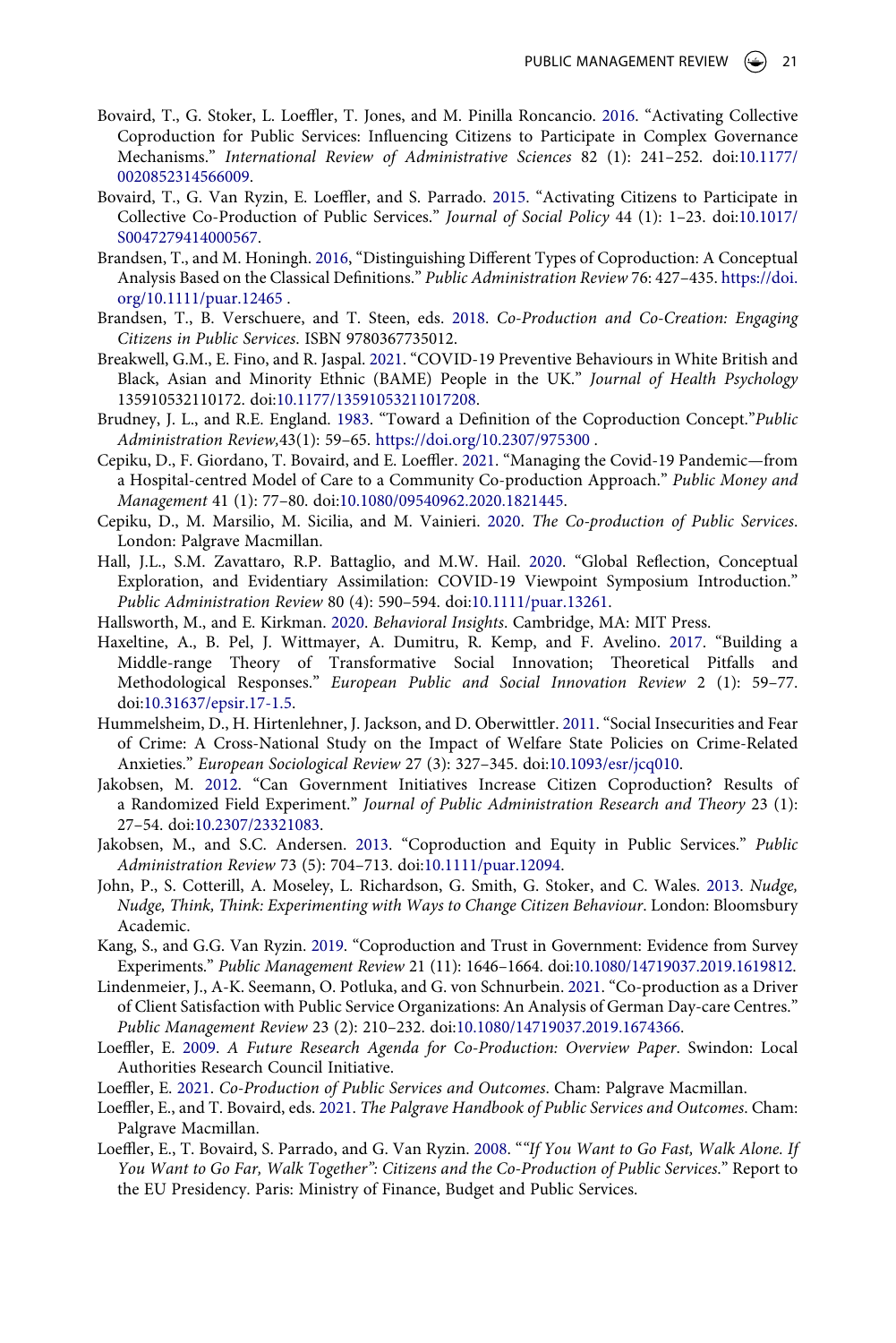22  $\left(\rightarrow\right)$  T. BOVAIRD ET AL.

- <span id="page-21-17"></span>Löffler, E., P. Timm-Arnold, T. Bovaird, and G. Van Ryzin. [2015](#page-4-5). *Koproduktion in Deutschland: Studie zur aktuellen Lage und den Potenzialen einer partnerschaftlichen Zusammenarbeit zwischen Kommunen und Bürgerinnen und Bürgern*. Gütersloh: Bertelsmann Stiftung. [https://](https://www.bertelsmann-stiftung.de/fileadmin/files/user_upload/Studie_Koproduktion_in_Deutschland_Web.pdf) [www.bertelsmann-stiftung.de/fileadmin/files/user\\_upload/Studie\\_Koproduktion\\_in\\_](https://www.bertelsmann-stiftung.de/fileadmin/files/user_upload/Studie_Koproduktion_in_Deutschland_Web.pdf)  [Deutschland\\_Web.pdf](https://www.bertelsmann-stiftung.de/fileadmin/files/user_upload/Studie_Koproduktion_in_Deutschland_Web.pdf)
- <span id="page-21-4"></span>Meijer, A. [2016](#page-0-5). "Coproduction as a Structural Transformation of the Public Sector." *International Journal of Public Sector Management* 29 (6): 596–611. doi:[10.1108/IJPSM-01-2016-0001](https://doi.org/10.1108/IJPSM-01-2016-0001).
- <span id="page-21-18"></span>Michels, A., and L. De Graaf. [2010.](#page-16-0) "Examining Citizen Participation: Local Participatory Policy Making and Democracy." *Local Government Studies* 36 (4): 477–491. doi:[10.1080/](https://doi.org/10.1080/03003930.2010.494101) [03003930.2010.494101](https://doi.org/10.1080/03003930.2010.494101).
- <span id="page-21-5"></span>Nabatchi, T., A. Sancino, and M. Sicilia. [2017.](#page-0-6) "Varieties of Participation in Public Services: The Who, When, and What of Coproduction." *Public Administration Review* 77 (5): 766–776. doi:[10.1111/](https://doi.org/10.1111/puar.12765) [puar.12765](https://doi.org/10.1111/puar.12765).
- <span id="page-21-19"></span>O'Flynn, J. [2021.](#page-17-2) "Confronting the Big Challenges of Our Time: Making a Difference during and after COVID-19." *Public Management Review* 23 (7): 961–980. doi:[10.1080/](https://doi.org/10.1080/14719037.2020.1820273) [14719037.2020.1820273](https://doi.org/10.1080/14719037.2020.1820273).
- <span id="page-21-1"></span>OECD. [2009.](#page-0-8) *Rethinking e-Government Services: User-centred Approaches*. Paris: OECD.
- <span id="page-21-14"></span>Osborne, S. P., and K. Strokosch. [2013](#page-3-3). "It Takes Two to Tango? Understanding the Co-production of Public Services by Integrating the Services Management and Public Administration Perspectives." *British Journal of Management* 24: S31–S47. doi:[10.1111/1467-8551.12010.](https://doi.org/10.1111/1467-8551.12010)
- <span id="page-21-3"></span>Osborne, S. P., Z. Radnor, and G. Nasi. [2013](#page-0-5). "A New Theory of Public Service Management: Towards A (Public) Service-Dominant Approach." *The American Review of Public Administration* 43 (2): 135–158. doi:[10.1177/0275074012466935.](https://doi.org/10.1177/0275074012466935)
- <span id="page-21-11"></span>Ostrom, E. [1996.](#page-3-4) "Crossing the Great Divide: Coproduction, Synergy, and Development." *World Development* 24 (6): 1073–1087. doi:[10.1016/0305-750X\(96\)00023-x.](https://doi.org/10.1016/0305-750X(96)00023-x)
- <span id="page-21-15"></span>Park, S. E. [2020.](#page-3-5) "Beyond Patient-centred Care: A Conceptual Framework of Co-production Mechanisms with Vulnerable Groups in Health and Social Service Settings." *Public Management Review* 22 (3): 452–474. doi:[10.1080/14719037.2019.1601241.](https://doi.org/10.1080/14719037.2019.1601241)
- <span id="page-21-7"></span>Parks, R. B., P. Baker, L. Kiser, R. Oakerson, E. Ostrom, V. Ostrom, S. Percy, M. Vandivort, G. Whitaker, and R. Wilson. [1981.](#page-1-5) "Consumers as Co-producers of Public Services: Some Economic and Institutional Considerations." *Policy Studies Journal* 9 (7): 1001–1011. doi:[10.1111/j.1541-0072.1981.tb01208.x](https://doi.org/10.1111/j.1541-0072.1981.tb01208.x).
- <span id="page-21-16"></span>Parrado, S., G. G. Van Ryzin, T. Bovaird, and E. Loeffler. [2013](#page-4-1). "Correlates of Co-production: Evidence from a Five-nation Survey of Citizens." *International Public Management Journal*  16 (1): 85–112. doi:[10.1080/10967494.2013.796260.](https://doi.org/10.1080/10967494.2013.796260)
- <span id="page-21-12"></span>Pestoff, V. [2009.](#page-3-4) "Here Comes the Citizen Co-producer". (Available at: [https://www.opendemocracy.](https://www.opendemocracy.net/openeconomy/victor-pestoff/here-comes-citizen-co-producer) [net/openeconomy/victor-pestoff/here-comes-citizen-co-producer](https://www.opendemocracy.net/openeconomy/victor-pestoff/here-comes-citizen-co-producer) , accessed 14 October 2021).
- <span id="page-21-2"></span>Pestoff, V., T. Brandsen, and B. Verschuere, eds. [2012](#page-0-9). *New Public Governance, the Third Sector and Co-Production*. London: Routledge.
- <span id="page-21-0"></span>Pollitt, C., G. Bouckaert, and E. Loeffler. [2007](#page-0-8). *Making Quality Sustainable: Co-design, Co-decide, Coproduce, Co-evaluate*. Helsinki: Ministry of Finance.
- <span id="page-21-13"></span>Sorrentino, M., M. Sicilia, and M. Howlett. [2018](#page-3-6). "Understanding Co-production as a New Public Governance Tool." *Policy and Society* 37 (3): 277–293. doi:[10.1080/](https://doi.org/10.1080/14494035.2018.1521676) [14494035.2018.1521676.](https://doi.org/10.1080/14494035.2018.1521676)
- <span id="page-21-10"></span>Stiglitz, J., A. Sen, and J-P. Fitoussi. [2009.](#page-3-7) *The Measurement of Economic Performance and Social Progress Revisited: Reflections and Overview*. Paris: Sciences Po.
- <span id="page-21-6"></span>Strokosch, K., and S. Osborne. [2021.](#page-1-6) "Co-production from a Public Service Logic Perspective." In *Palgrave Handbook of Co-production of Public Services and Outcomes*, edited by E. Loeffler and T. Bovaird, 117–131. Cham: Palgrave Macmillan.
- <span id="page-21-8"></span>Thomsen, M.K. & M. Jakobsen. [2015](#page-1-7). "Influencing Citizen Coproduction by Sending Encouragement and Advice: A Field Experiment,International." *International Public Management Journal*,18 (2):286–303. doi:[10.1080/10967494.2014.996628.](https://doi.org/10.1080/10967494.2014.996628)
- <span id="page-21-9"></span>van Eijk, C. J. A., and T. P. S. Steen. [2014.](#page-1-8) "Why People Co-Produce: Analysing Citizens' Perceptions on Co-planning Engagement in Health Care Services." *Public Management Review* 16 (3): 358–382. doi:[10.1080/14719037.2013.841458.](https://doi.org/10.1080/14719037.2013.841458)